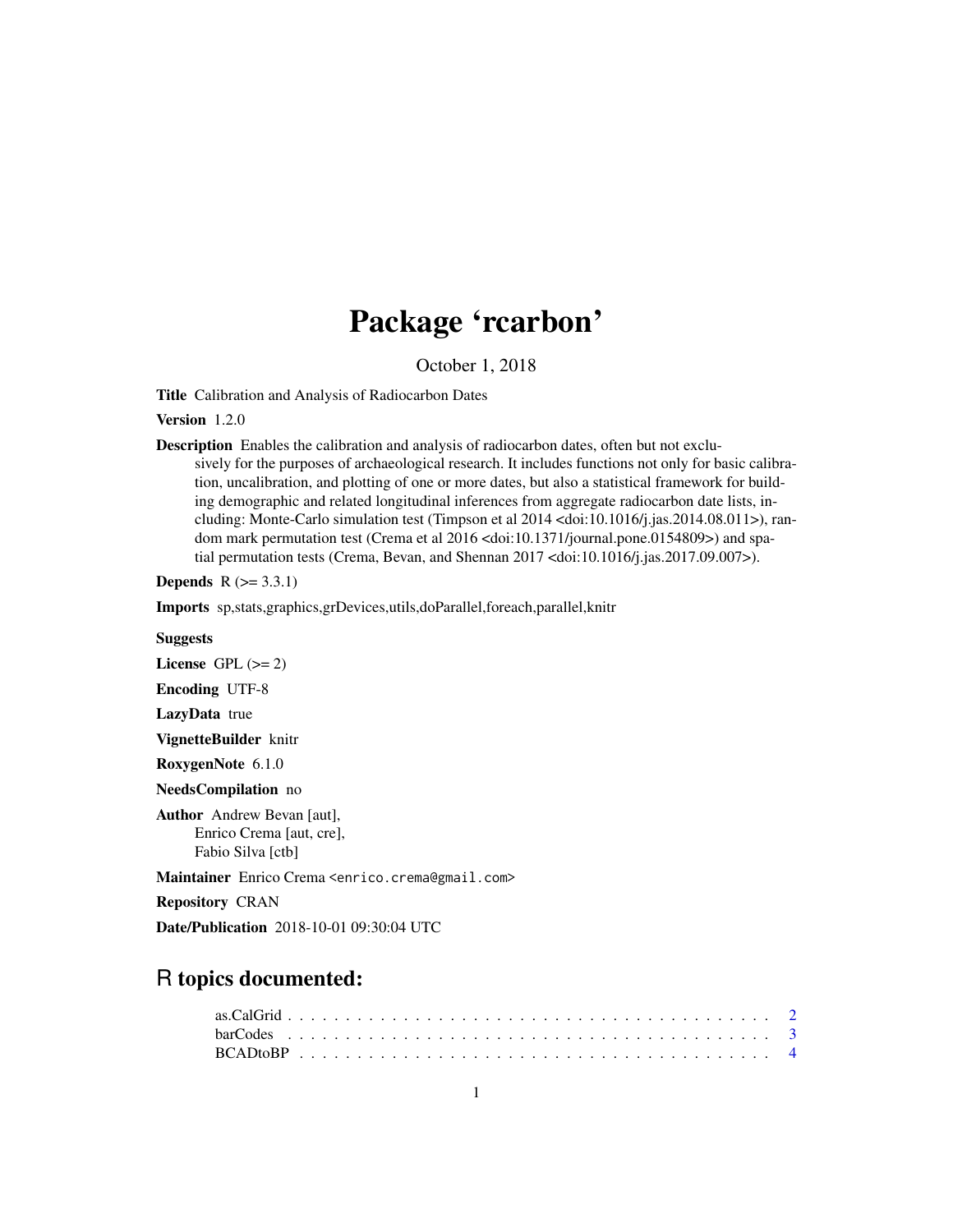<span id="page-1-0"></span>

|                   |  |  |  | 5              |
|-------------------|--|--|--|----------------|
|                   |  |  |  | 6              |
|                   |  |  |  | $\overline{7}$ |
|                   |  |  |  | 8              |
|                   |  |  |  | 8              |
|                   |  |  |  | 10             |
| euroevol          |  |  |  | 11             |
| $medCal$          |  |  |  | 13             |
| $mixCurves \dots$ |  |  |  | 13             |
|                   |  |  |  | 14             |
|                   |  |  |  | 17             |
|                   |  |  |  | 18             |
|                   |  |  |  | 20             |
|                   |  |  |  | 21             |
|                   |  |  |  | 22             |
|                   |  |  |  | 23             |
| plot.spdGG        |  |  |  | 24             |
|                   |  |  |  | 25             |
|                   |  |  |  | 26             |
|                   |  |  |  | 27             |
|                   |  |  |  | 28             |
|                   |  |  |  | 29             |
|                   |  |  |  | 29             |
|                   |  |  |  | 30             |
|                   |  |  |  | 31             |
|                   |  |  |  | 32             |
|                   |  |  |  | 34             |
|                   |  |  |  | 35             |
|                   |  |  |  | 36             |
|                   |  |  |  | 37             |
|                   |  |  |  | 37             |
|                   |  |  |  | 39             |
|                   |  |  |  |                |
|                   |  |  |  |                |

as.CalGrid *Convert data to class CalGrid.*

## Description

Tries to coerce any two-column matrix or data.frame to a calibrated probability distribution (an object of class "CalGrid") for use by the rcarbon package.

## Usage

as.CalGrid(x)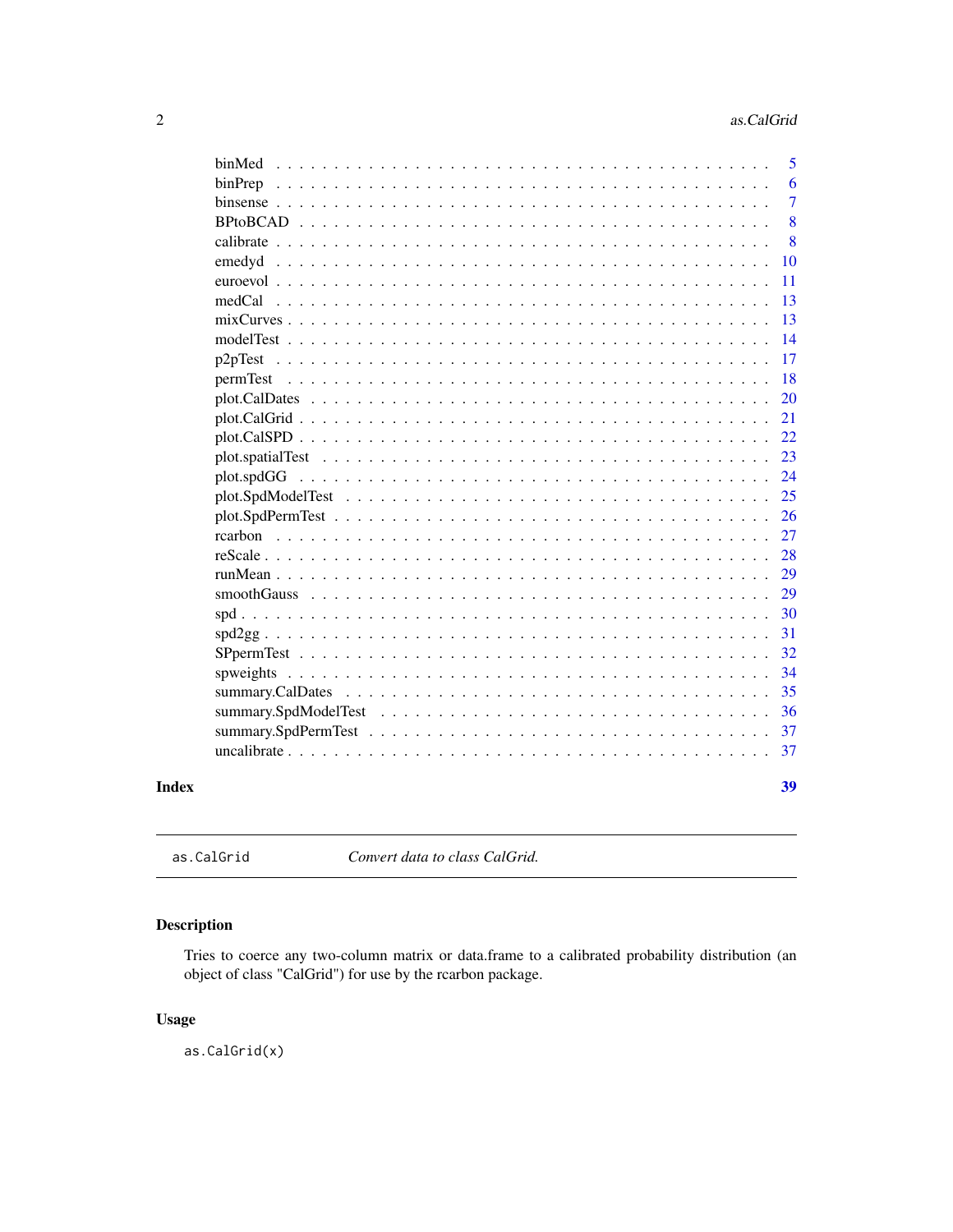#### <span id="page-2-0"></span>barCodes 3

## Arguments

x A two-column matrix or data.frame class object.

## Value

A CalGrid class object of probabilities or summed probabilities per calendar year BP.

## Examples

```
df <- data.frame(calBP=5000:2000,PrDens=runif(length(5000:2000)))
mycalgrid <- as.CalGrid(df)
plot(mycalgrid)
```
<span id="page-2-1"></span>barCodes *Plot the median values of calibrated radiocarbon dates or bins*

#### Description

Plot the median values of multiple calibrated radiocarbon dates or bins in a barcode-like strip.

#### Usage

```
barCodes(x, yrng = c(0, 0.03), width = 20, col = rgb(0, 0, 0, 25,maxColorValue = 255, border = NA, ...)
```
## Arguments

| $\mathsf{x}$ | A vector containing median values obtained from medCal or binMed |
|--------------|------------------------------------------------------------------|
| yrng         | y-axis range of the bars.                                        |
| width        | width of the bars (optional)                                     |
| col          | color of the bars                                                |
| border       | the color to draw the border. Use border $= NA$ to omit borders. |
|              | Additional arguments affecting the plot                          |

## See Also

[medCal](#page-12-1); [binMed](#page-4-1)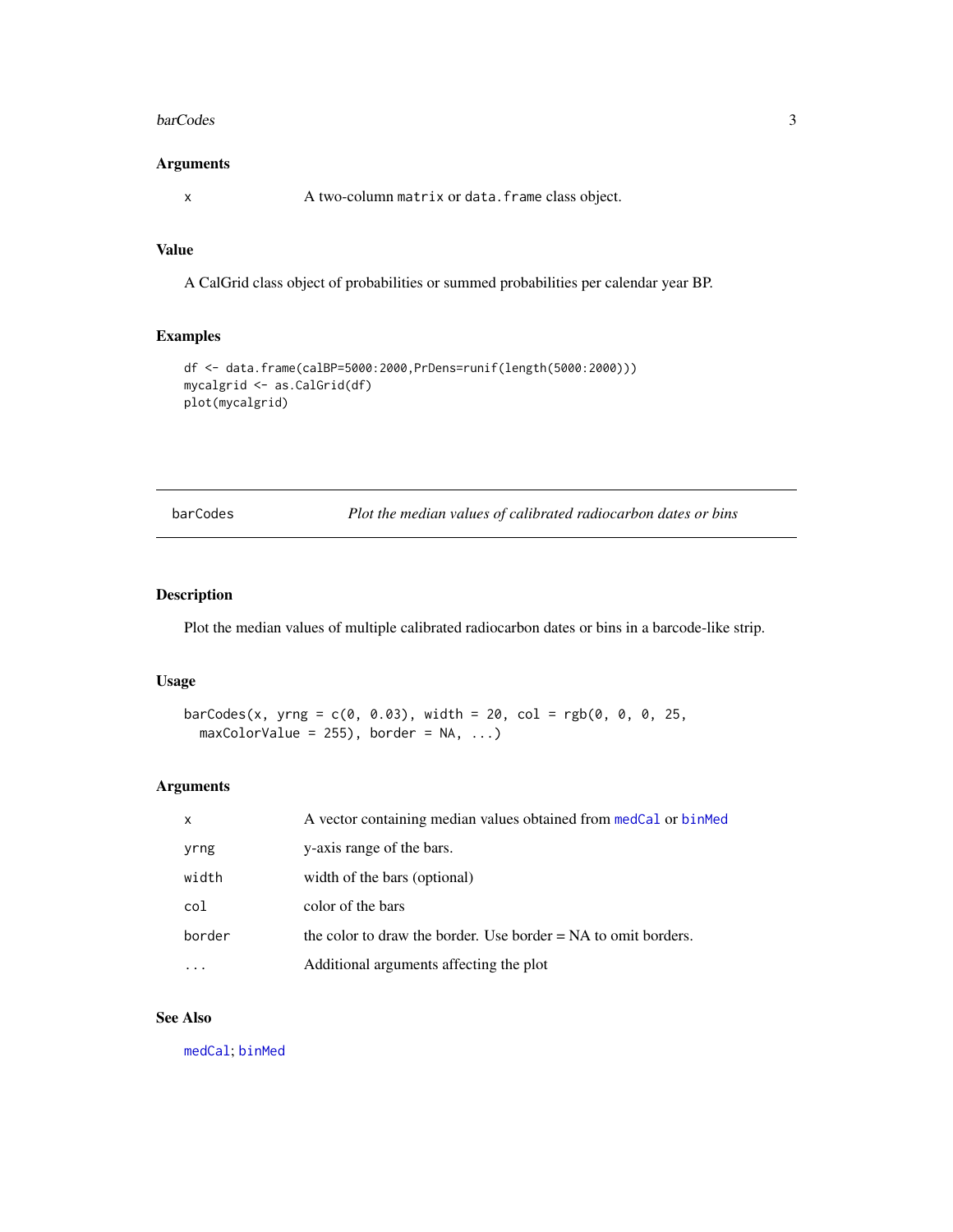## Examples

```
## Not run:
#Load EUROEVOL Data
data(euroevol)
#Subset Danish Dates
denmark <- subset(euroevol,Country=="Denmark")
#Calibrate and Bin
denmarkDates <- calibrate(x=denmark$C14Age,errors=denmark$C14SD)
denmarkBins <- binPrep(sites=denmark$SiteID,ages=denmark$C14Age,h=200) #200 years bin size
#Compute median date for each bin
bm <- binMed(x=denmarkDates,bins=denmarkBins)
#Compute median date for each date
dm <- medCal(denmarkDates)
#Compute SPD
denmarkSPD <- spd(x=denmarkDates,bins=denmarkBins,timeRange=c(10000,4000))
#Plot SPD and barCodes of median dates
plot(denmarkSPD,runm=200)
barCodes(dm,yrng=c(0,0.01))
#Plot SPD and barCodes of median bins in BC/AD
plot(denmarkSPD,runm=200,calendar="BCAD")
barCodes(BPtoBCAD(bm),yrng=c(0,0.01))
## End(Not run)
```
BCADtoBP *Convert BC/AD dates to BP format*

## Description

Converts BC/AD dates to BP format while handling the absence of 'year 0'

## Usage

```
BCADtoBP(x)
```
## Arguments

x A numerical vector (currently no checks that these numbers are in a sensible range).

## Value

A vector with BC/BCE dates expressed as negative numbers and AD/CE dates as positive ones.

<span id="page-3-0"></span>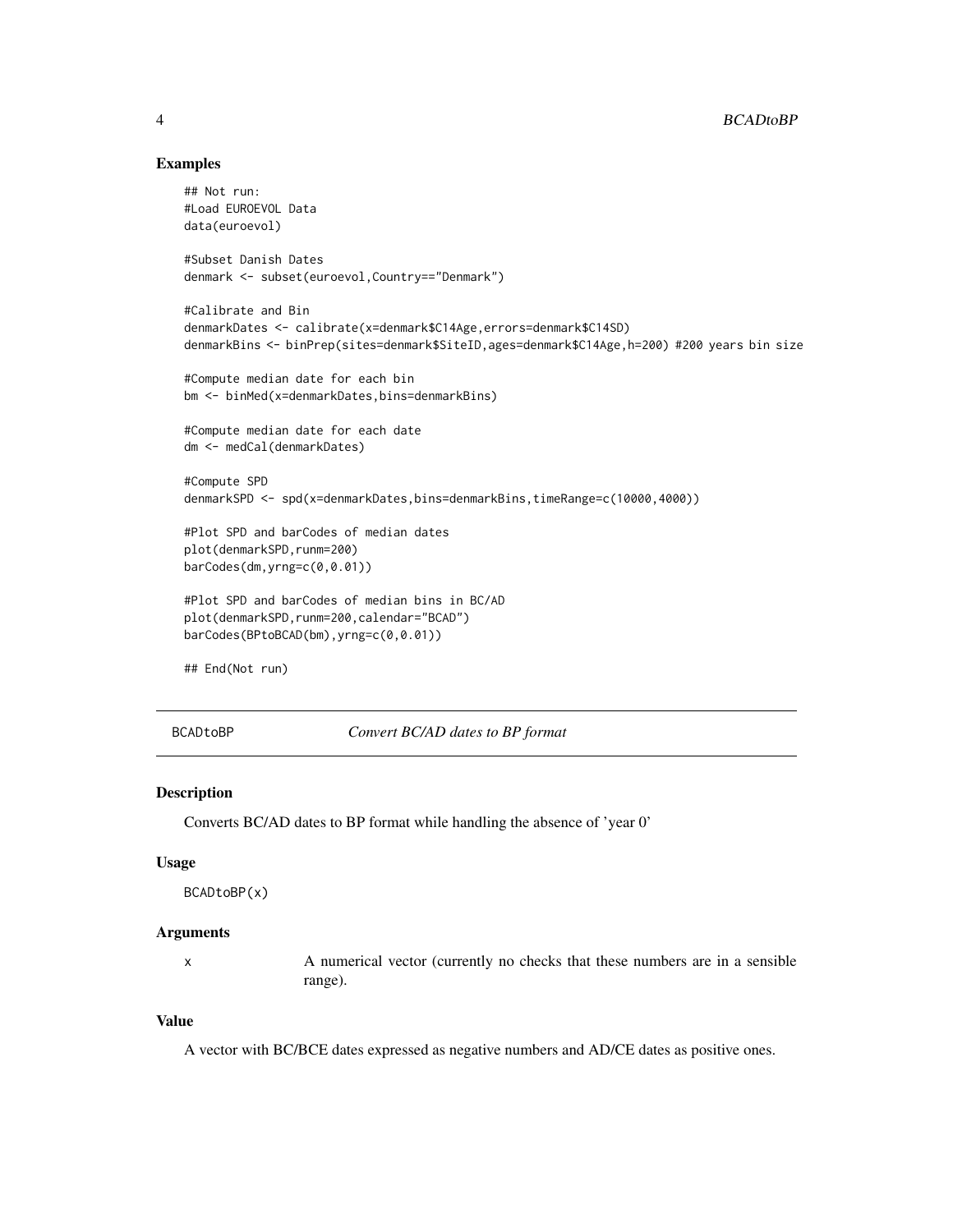#### <span id="page-4-0"></span>binMed 5

## Examples

BCADtoBP(-1268)

## <span id="page-4-1"></span>binMed *Computes the median date of each bin*

## Description

Function for generating a vector of median calibrated dates for each each bin.

## Usage

binMed(x, bins, verbose = TRUE)

## Arguments

| X       | A CalDates class object.                                                                                    |
|---------|-------------------------------------------------------------------------------------------------------------|
| bins    | vector containing the bin names associated with each radiocarbon date. Can be<br>generated using binPrep.   |
| verbose | A logical variable indicating whether extra information on progress should be<br>reported. Default is TRUE. |

#### Value

A vector of median dates in cal BP

## See Also

[binPrep](#page-5-1),[barCodes](#page-2-1)

## Examples

```
## Not run:
#Load EUROEVOL Data
data(euroevol)
#Subset Danish Dates
denmark <- subset(euroevol,Country=="Denmark")
#Calibrate and Bin
denmarkDates <- calibrate(x=denmark$C14Age,errors=denmark$C14SD)
denmarkBins <- binPrep(sites=denmark$SiteID,ages=denmark$C14Age,h=200) #200 years bin size
#Compute median date for each bin
binMed(x=denmarkDates,bins=denmarkBins)
```
## End(Not run)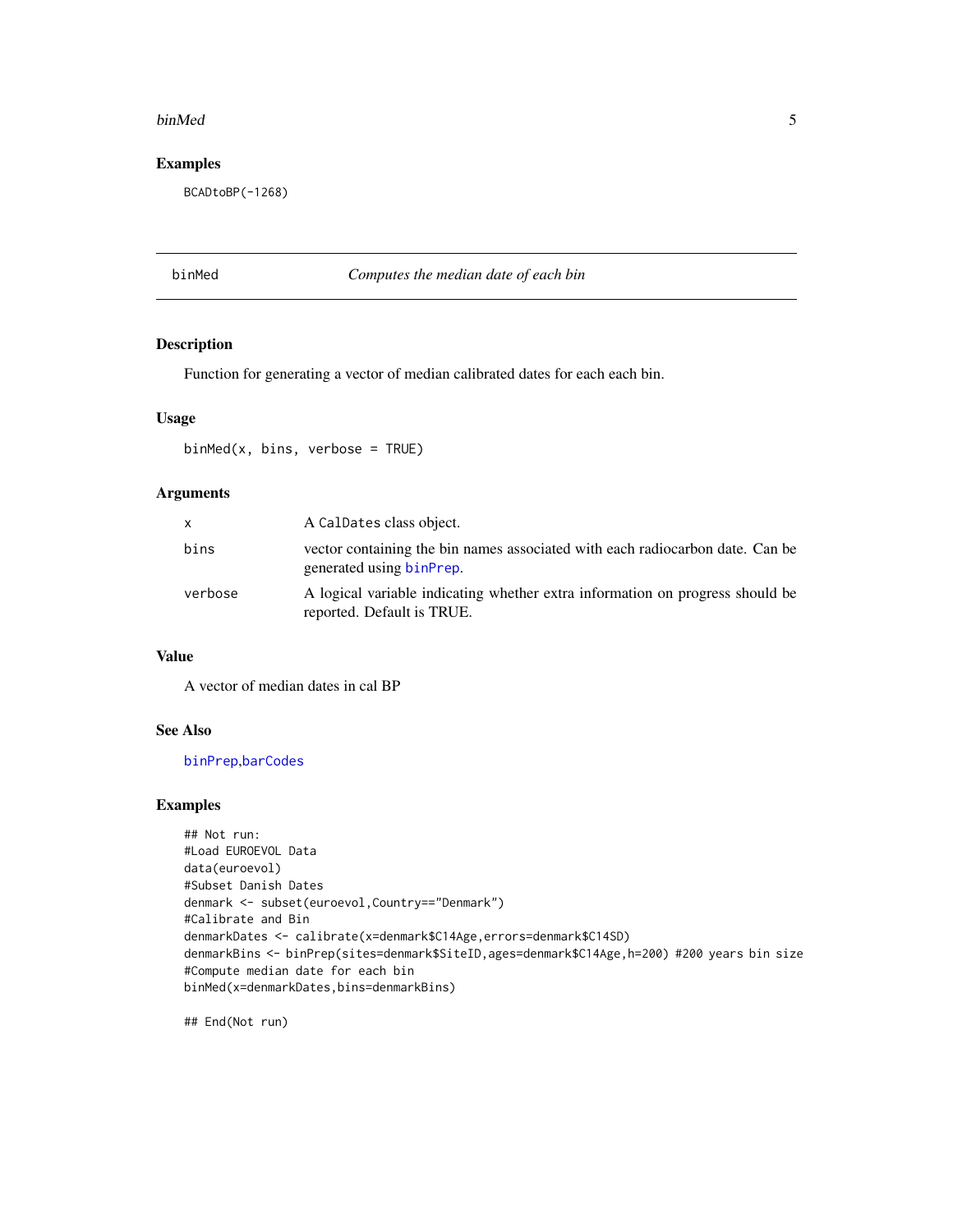<span id="page-5-1"></span><span id="page-5-0"></span>

Prepare a set of bins for controlling the aggregation of radiocarbon dates known to be from the same phase of same archaeological site (for use with [spd](#page-29-1)). Used in cases where there is a concern that unusually high levels of sampling for radiocarbon at a given site or in a given site phase will impede comparison between sites or phases.

#### Usage

binPrep(sites, ages, h)

#### Arguments

| sites | a vector of character strings (or number to coerce to character) of all sites or site<br>phases                               |
|-------|-------------------------------------------------------------------------------------------------------------------------------|
| ages  | a vector of uncalibrated conventional radiocarbon ages or a CalDates class ob-<br>ject obtained using the calibrate function. |
| h     | a single numeric value passed to holiest control degree of grouping of similar<br>ages in a phase site.                       |

#### Details

If ages is a CalDates class object, median dates are used for the clustering.

## Value

A vector of character strings with the same length of the object supplied for the argument ages identifying intra-site or intra-phase grouping, for use with [spd](#page-29-1)

## See Also

[spd](#page-29-1) for generating SPD; [binsense](#page-6-1) for sensitivity analysis pertaining the choice of the parameter h.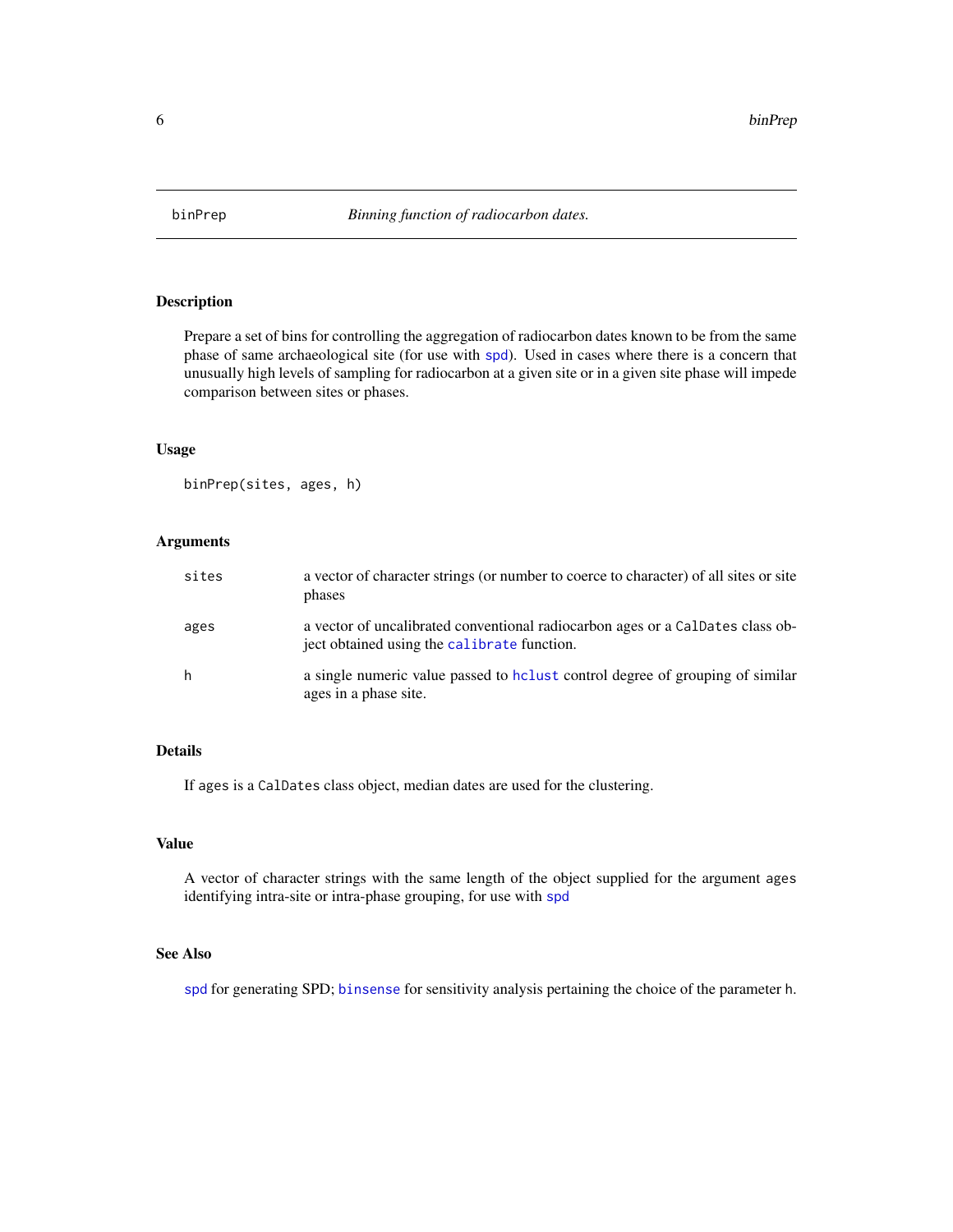<span id="page-6-1"></span><span id="page-6-0"></span>

Visually explores how choosing different values for h in the [binPrep](#page-5-1) function affects the shape of the SPD.

## Usage

```
binsense(x, y, h, timeRange, calendar = "BP", binning = "CRA",
  raw = F, verbose = T, legend = T, \dots)
```
## Arguments

| $\mathsf{x}$ | A CalDates class object containing calibrated radiocarbon dates.                                                                                          |
|--------------|-----------------------------------------------------------------------------------------------------------------------------------------------------------|
| У            | A vector containing the locations ID (e.g. site ID) of each calibrated date to be<br>used for the binning process.                                        |
| h            | A vector of numbers containing values for the h parameter to be used in the<br>binPrep function.                                                          |
| timeRange    | A vector of length 2 indicating the start and end date of the analysis in cal BP.                                                                         |
| calendar     | Either 'BP' or 'BCAD'. Indicate whether the calibrated date should be displayed<br>in BP or BC/AD. Default is 'BP'.                                       |
| binning      | Either 'CRA' or 'calibrated'. Indicate whether the binning should be carried<br>usinig the 14C age or using the median calibrated date. Default is 'CRA'. |
| raw          | A logical variable indicating whether all SPDs should be returned or not. Default<br>is FALSE.                                                            |
| verbose      | A logical variable indicating whether extra information on progress should be<br>reported. Default is TRUE.                                               |
| legend       | A logical variable indicating whether the legend should be displayed. Default is<br><b>TRUE</b>                                                           |
|              | Additional arguments to be passed to the spd function.                                                                                                    |

## See Also

[binPrep](#page-5-1); [spd](#page-29-1)

#### Examples

```
## Not run:
data(euroevol)
#subset Danish dates
denmark=subset(euroevol,Country=="Denmark")
denmarkDates=calibrate(x=denmark$C14Age,errors=denmark$C14SD)
binsense(x=denmarkDates,y=denmark$SiteID,h=seq(0,200,20),timeRange=c(10000,4000),runm=200)
```
## End(Not run)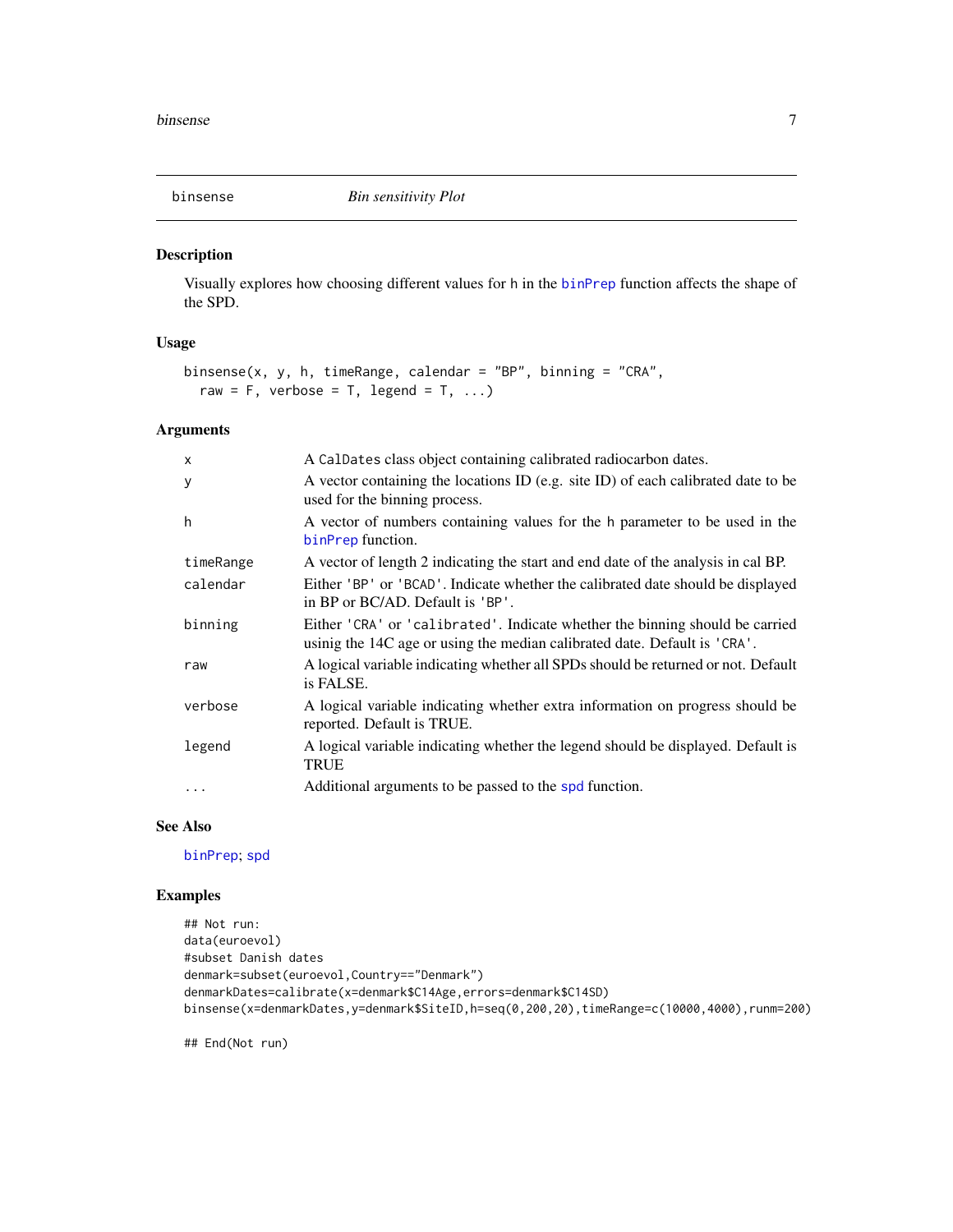<span id="page-7-0"></span>

Converts calibrated BP dates to BC/AD dates, omitting 'year 0'

#### Usage

BPtoBCAD(x)

## Arguments

x A numerical vector (currently no checks that these numbers are in a sensible range).

## Value

A vector with BC/BCE dates expressed as negative numbers and AD/CE dates as positive ones.

#### Examples

BPtoBCAD(4200)

<span id="page-7-1"></span>calibrate *Calibrate radiocarbon dates*

## Description

Function for calibrating one or more radiocarbon dates.

#### Usage

```
calibrate(x, ...)
## Default S3 method:
calinter(x, errors,ids = NA, dateDetails = NA,calCurves = "intcal13", resOffsets = 0, resErrors = 0,
  timeRange = c(50000, 0), normalised = TRUE, calMatrix = FALSE,
  eps = 1e-05, ncores = 1, verbose = TRUE, ...)
```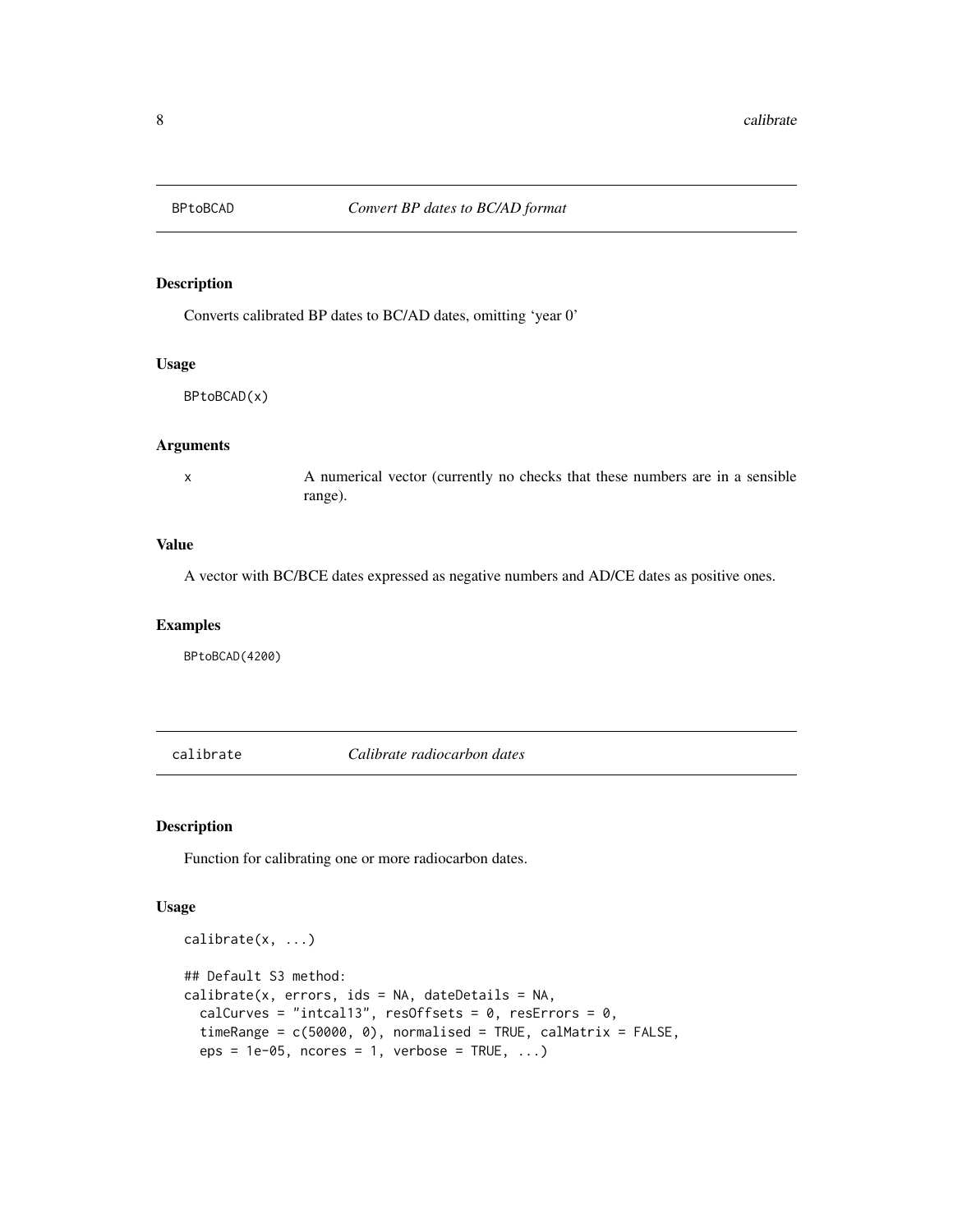#### calibrate 9

## Arguments

| X           | A vector of uncalibrated radiocarbon ages.                                                                                                                                                                                                                                                                                                                                                                                                                                                                                           |
|-------------|--------------------------------------------------------------------------------------------------------------------------------------------------------------------------------------------------------------------------------------------------------------------------------------------------------------------------------------------------------------------------------------------------------------------------------------------------------------------------------------------------------------------------------------|
| $\cdots$    | ignored                                                                                                                                                                                                                                                                                                                                                                                                                                                                                                                              |
| errors      | A vector of standard deviations corresponding to each estimated radiocarbon<br>age.                                                                                                                                                                                                                                                                                                                                                                                                                                                  |
| ids         | An optional vector of IDs for each date.                                                                                                                                                                                                                                                                                                                                                                                                                                                                                             |
| dateDetails | An optional vector of details for each date which will be returned in the output<br>metadata.                                                                                                                                                                                                                                                                                                                                                                                                                                        |
| calCurves   | Either a character string naming a calibration curve already provided with the<br>rcarbon package (currently 'intcal13', 'intcal13nhpine16', 'shcal13', 'shcal13shkauri16', 'marine13'<br>and 'normal' (i.e. no calibration) are possible; default is 'inteal13') or a custom<br>calibration curve as three-column matrix or data.frame (calibrated year BP, un-<br>calibrated age bp, standard deviation). Different existing curves can be specified<br>per dated sample, but only one custom curve can be provided for all dates. |
| resOffsets  | A vector of offset values for any marine reservoir effect (default is no offset).                                                                                                                                                                                                                                                                                                                                                                                                                                                    |
| resErrors   | A vector of offset value errors for any marine reservoir effect (default is no<br>offset).                                                                                                                                                                                                                                                                                                                                                                                                                                           |
| timeRange   | Earliest and latest data to calibrate for, in calendar years. Posterior probabilities<br>beyond this range will be excluded (the default is sensible in most cases).                                                                                                                                                                                                                                                                                                                                                                 |
| normalised  | A logical variable indicating whether the calibration should be normalised or<br>not. Default is TRUE.                                                                                                                                                                                                                                                                                                                                                                                                                               |
| calMatrix   | a logical variable indicating whether the age grid should be limited to probabil-<br>ities higher than eps                                                                                                                                                                                                                                                                                                                                                                                                                           |
| eps         | Cut-off value for density calculation. Default is 1e-5.                                                                                                                                                                                                                                                                                                                                                                                                                                                                              |
| ncores      | Number of cores/workers used for parallel execution. Default is 1 (>1 requires<br>doParallel package).                                                                                                                                                                                                                                                                                                                                                                                                                               |
| verbose     | A logical variable indicating whether extra information on progress should be<br>reported. Default is TRUE.                                                                                                                                                                                                                                                                                                                                                                                                                          |

## Details

This function computes one or more calibrated radiocarbon ages using the method described in Bronk Ramsey 2008 (albeit not in F14C space, see also Parnell 2017). It is possible to specify different calibration curves or reservoir offsets individually for each date, and control whether the resulting calibrated distribution is normalised to 1 under-the-curve or not. Calculations can also be executed in parallel to reduce computing time. The function was modified from the BchronCalibrate function in the Bchron package developed by A.Parnell (see references below).

#### Value

An object of class CalDates with the following elements:

• metadata A data.frame containing relevant information regarding each radiocarbon date and the parameter used in the calibration process.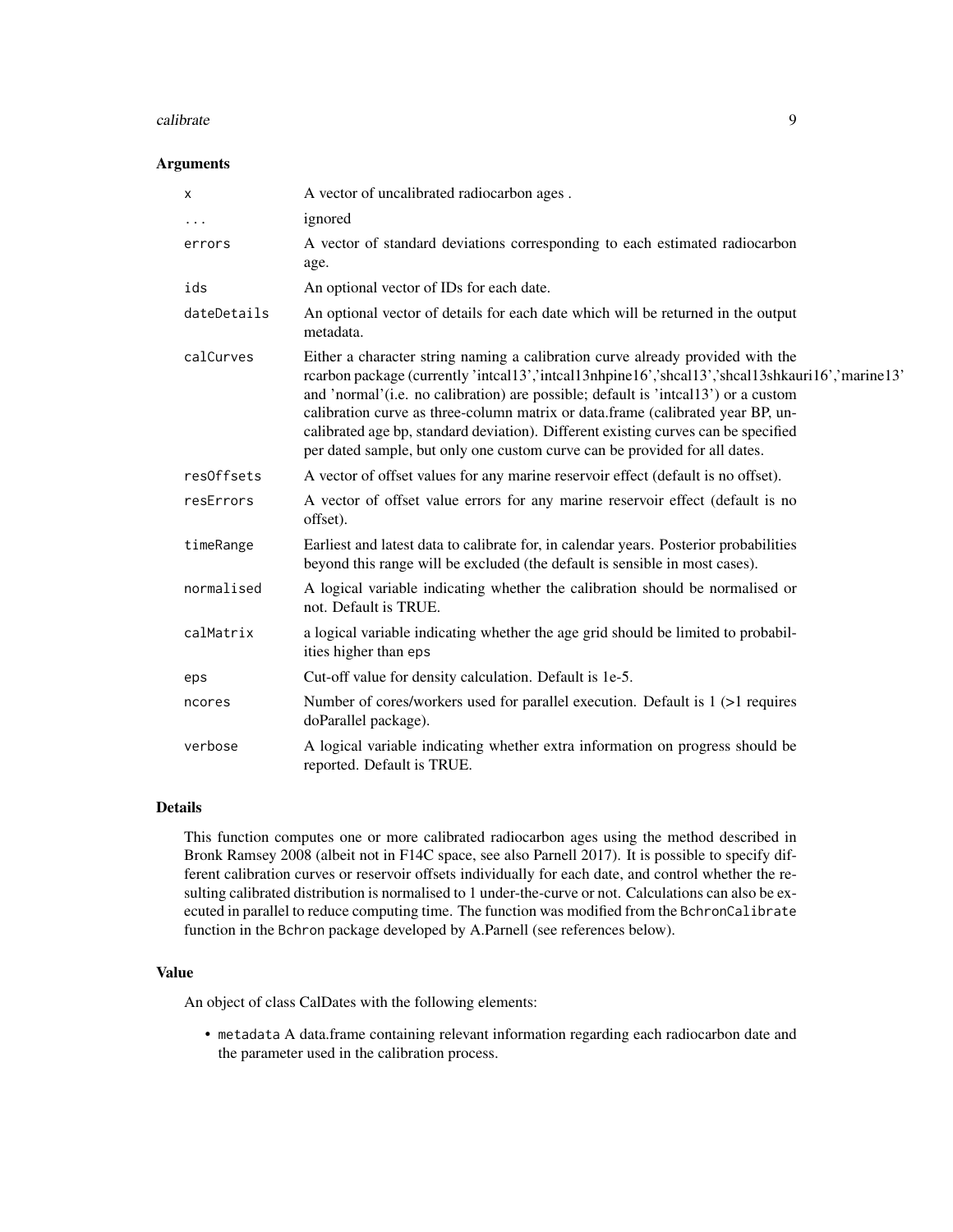- <span id="page-9-0"></span>• grids A list of calGrid class objects, containing the posterior probabilities for each calendar year. The most memory-efficient way to store calibrated dates, as only years with non-zero probability are stored, but aggregation methods such as spd() may then take longer to extract and combine multiple dates. NA when the parameter calMatrix is set to TRUE.
- calMatrix A matrix of probability values, one row per calendar year in timeRange and one column per date. By storing all possible years, not just those with non-zero probability, this approach takes more memory, but speeds up spd() and is suggested whenever the latter is to be used. NA when the parameter calMatrix is set to FALSE.

## References

Bronk Ramsey, C. 2008. Radiocarbon dating: revolutions in understanding, *Archaeometry* 50.2: 249-75. DOI: https://doi.org/10.1111/j.1475-4754.2008.00394.x

Parnell, A. 2017. Bchron: Radiocarbon Dating, Age-Depth Modelling, Relative Sea Level Rate Estimation, and Non-Parametric Phase Modelling, R package: https://CRAN.R-project.org/package=Bchron

#### Examples

```
x1 <- calibrate(x=4000, errors=30)
plot(x1)
summary(x1)
# Example with a Marine Date, using a DeltaR of 300 and a DeltaR error of 30
x2 <- calibrate(x=4000, errors=30, calCurves='marine13', resOffsets=300, resErrors=30)
plot(x2)
```

| emedyd | Radiocarbon dates for the Eastern Mediterranean around the Younger |
|--------|--------------------------------------------------------------------|
|        | Dryas                                                              |

#### **Description**

Radiocarbon dates ( $n=1915$ ) and site coordinates ( $n=201$ ) from a paper considering the relationship between human activity in the eastern Mediterranean/Middle East and early Holocene climate change, including the Younger Dryas.

#### Usage

emedyd

## Format

A data.frame with the following variables:

LabID Laboratory ID assigned to each radiocarbon date (where known)

CRA Radiocarbon age in 14C years BP

Error Radiocarbon age error

Material Material of the dated sample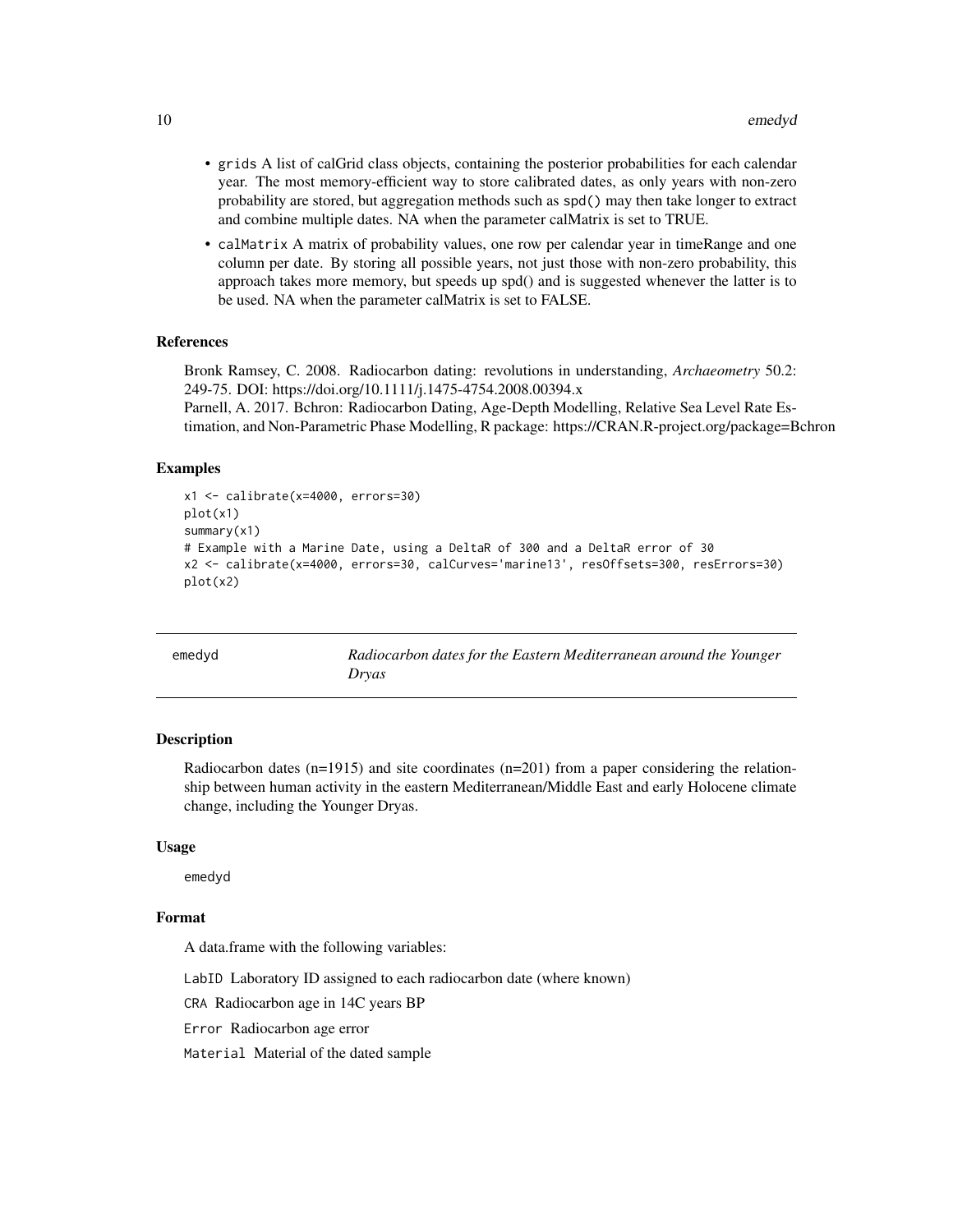#### <span id="page-10-0"></span>euroevol 11

Species Species of the dated sample (where identified)

SiteName Name of the site from which the sample has been recovered

Country Country where the sampling site is located

Longitude Longitude of the sampling site in decimal degrees

Latitude Latitude of the sampling site in decimal degrees

Region One of three analytical regions (1=southern Levant, 2=Northern Levant, 3= South-central Anatolia

#### Source

Palmisano, A., Bevan, A. and S. Shennan 2017. Data and code for demographic trends in the paper "Human responses and non-responses to climatic variations during the Last Glacial-Interglacial transition in the eastern Mediterranean", UCL Discovery Archive 1570274. doi:10.14324/000.ds.1570274.

#### References

Roberts, N., Woodbridge, J., Bevan, A., Palmisano, A., Shennan, S. and E. Asouti 2017. Human responses and non-responses to climatic variations during the Last Glacial-Interglacial transition in the eastern Mediterranean. Quaternary Science Reviews, 184, 47-67. doi:10.1016/j.quascirev.2017.09.011.

#### Examples

```
## Not run:
data(emedyd)
northernlevant <- emedyd[emedyd$Region=="2",]
bins <- binPrep(northernlevant$SiteName, northernlevant$CRA, h=50)
x <- calibrate(northernlevant$CRA, northernlevant$Error, normalised=FALSE)
spd.northernlevant <- spd(x, bins=bins, runm=50, timeRange=c(17000,8000))
plot(spd.northernlevant)
```
## End(Not run)

euroevol *Radiocarbon dates from the EUROEVOL database*

#### Description

Radiocarbon dates (n=14,053) and site coordinates (n=4,213) from the EUROEVOL project database. Sites without radiocarbon dates (n=544), phase-codes, and other data have been omitted (the complete dataset can be found on <http://discovery.ucl.ac.uk/1469811/>).

#### Usage

euroevol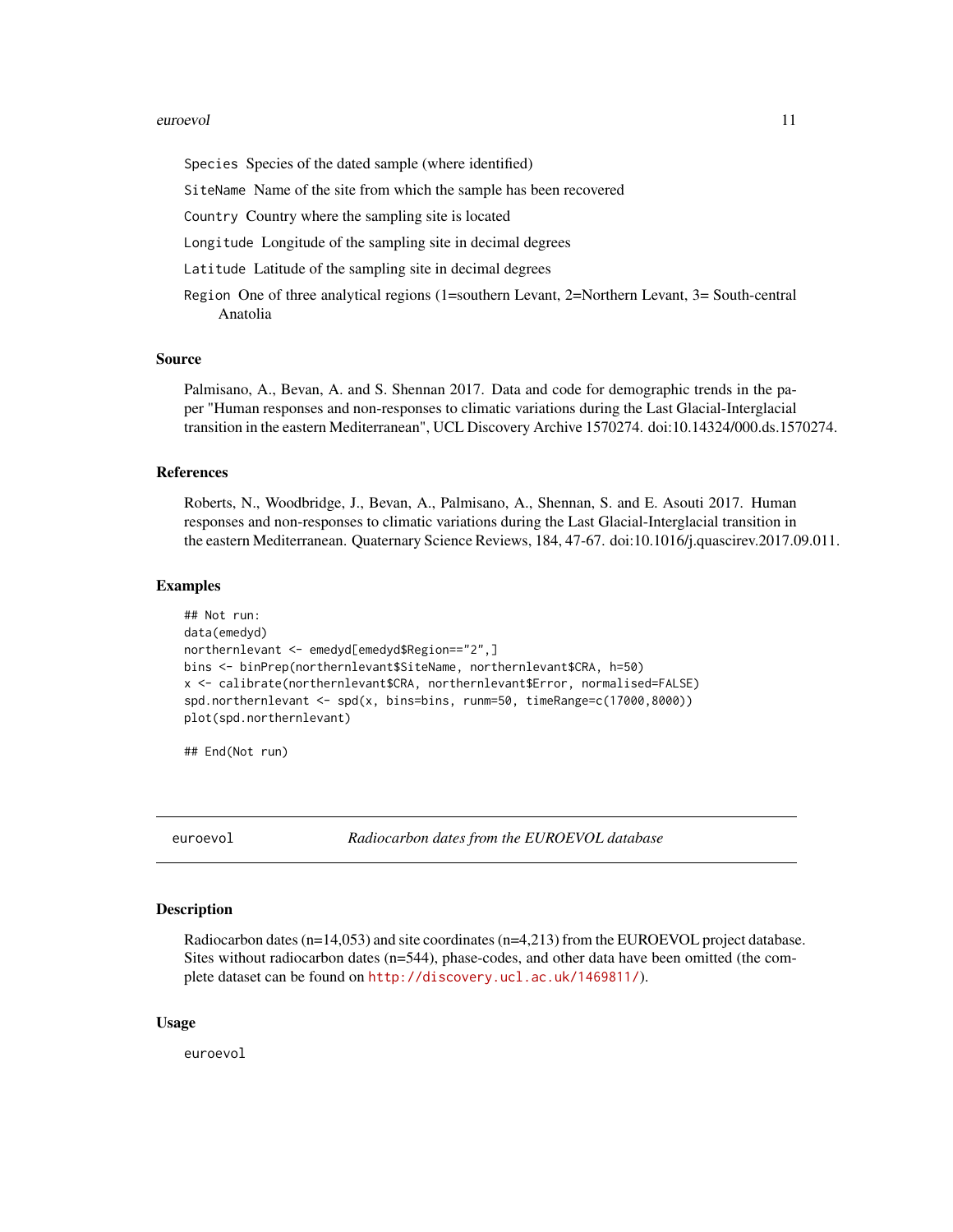#### 12 euroevol

## Format

A data.frame with the following variables:

C14ID ID of each radiocarbon date

C14Age Radiocarbon age in 14C years BP

C14SD Radiocarbon age error

LabCode Labcode of the radiocarbon date

Material Material of the dated sample

SiteID ID of the site from which the sample has been recovered

Latitude Latitude of the sampling site in decimal degrees

Longitude Longitude of the sampling site in decimal degrees

Country Country where the sampling site is located

### Source

Manning, K., Colledge, S., Crema, E., Shennan, S., Timpson, A., 2016. The Cultural Evolution of Neolithic Europe. EUROEVOL Dataset 1: Sites, Phases and Radiocarbon Data. Journal of Open Archaeology Data 5. doi:10.5334/joad.40

## References

Shennan, S., Downey, S.S., Timpson, A., Edinborough, K., Colledge, S., Kerig, T., Manning, K., Thomas, M.G., 2013. Regional population collapse followed initial agriculture booms in mid-Holocene Europe. Nature Communications 4, ncomms3486. doi:10.1038/ncomms3486

Timpson, A., Colledge, S., Crema, E., Edinborough, K., Kerig, T., Manning, K., Thomas, M.G., Shennan, S., 2014. Reconstructing regional population fluctuations in the European Neolithic using radiocarbon dates: a new case-study using an improved method. Journal of Archaeological Science 52, 549-557. doi:10.1016/j.jas.2014.08.011

#### Examples

```
## Not run:
data(euroevol)
Ireland <- subset(euroevol,Country=="Ireland")
bins <- binPrep(Ireland$SiteID,Ireland$C14Age,h=200)
x <- calibrate(Ireland$C14Age,Ireland$C14SD)
spd.ireland <- spd(x,bins=bins,runm=200,timeRange=c(8000,4000))
plot(spd.ireland)
```
## End(Not run)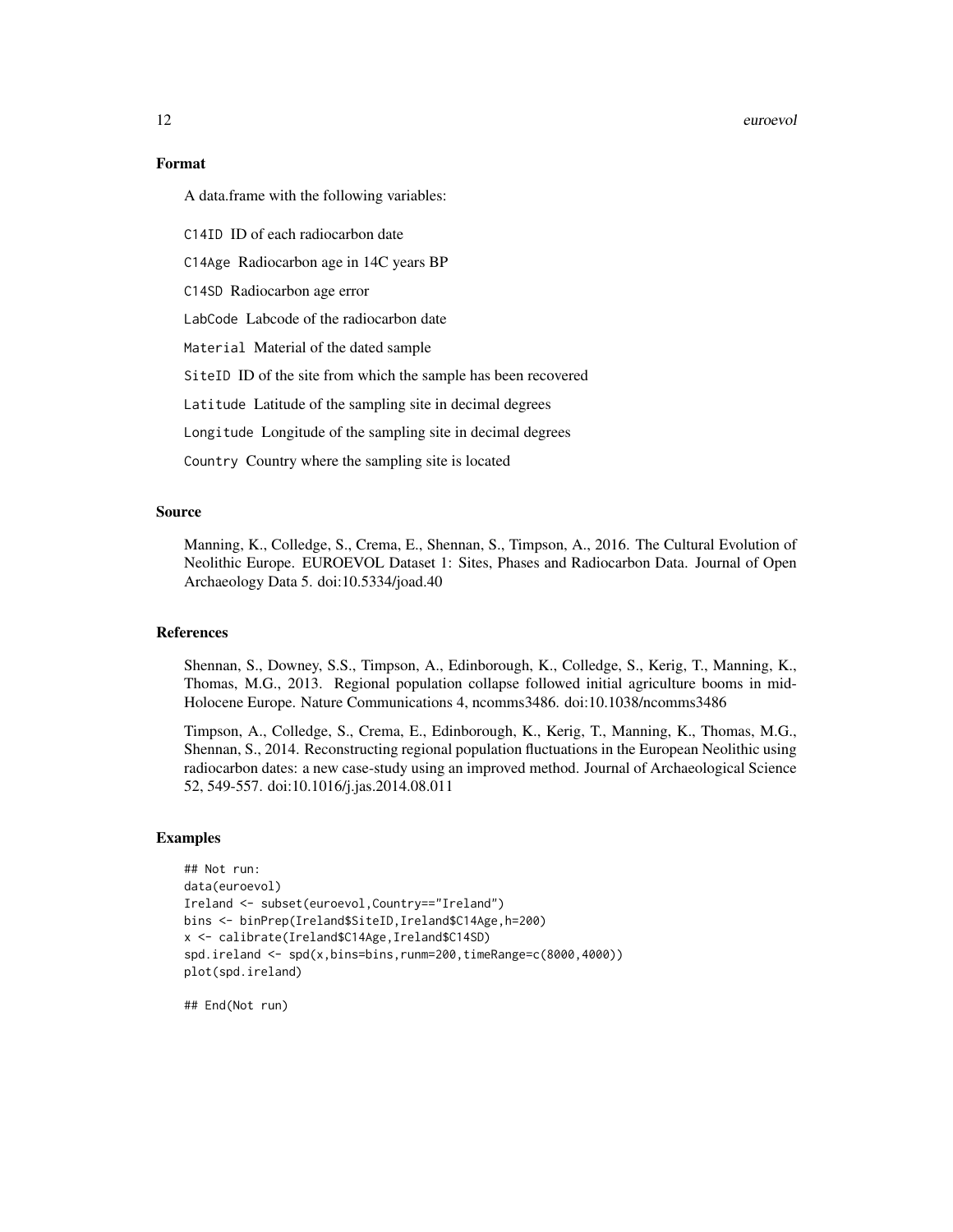<span id="page-12-1"></span><span id="page-12-0"></span>

Function for generating a vector median calibrated dates from a CalDates class object.

## Usage

medCal(x)

## Arguments

x A CalDates class object.

## Value

A vector of median dates in cal BP

## See Also

[calibrate](#page-7-1), [barCodes](#page-2-1)

## Examples

x <- calibrate(c(3050,2950),c(20,20)) medCal(x)

mixCurves *Creates mixed terrestrial/marine calibration curves.*

#### Description

Function for generating a vector median calibrated dates from a CalDates class object.

#### Usage

```
mixCurves(calCurve = "intcal13", p = 1, resOffsets = 0,
  resErrors = 0)
```

| calCurve   | Name of the terrestrial curve, either 'inteal 13' or 'sheal 13'. Default is 'inteal 13'. |
|------------|------------------------------------------------------------------------------------------|
| p          | Proportion of terrestrial contribution. Deafult is 1.                                    |
| res0ffsets | Offset value for the marine reservoir effect. Default is 0.                              |
| resErrors  | Error of the marine reservoir effect offset. Default is 0.                               |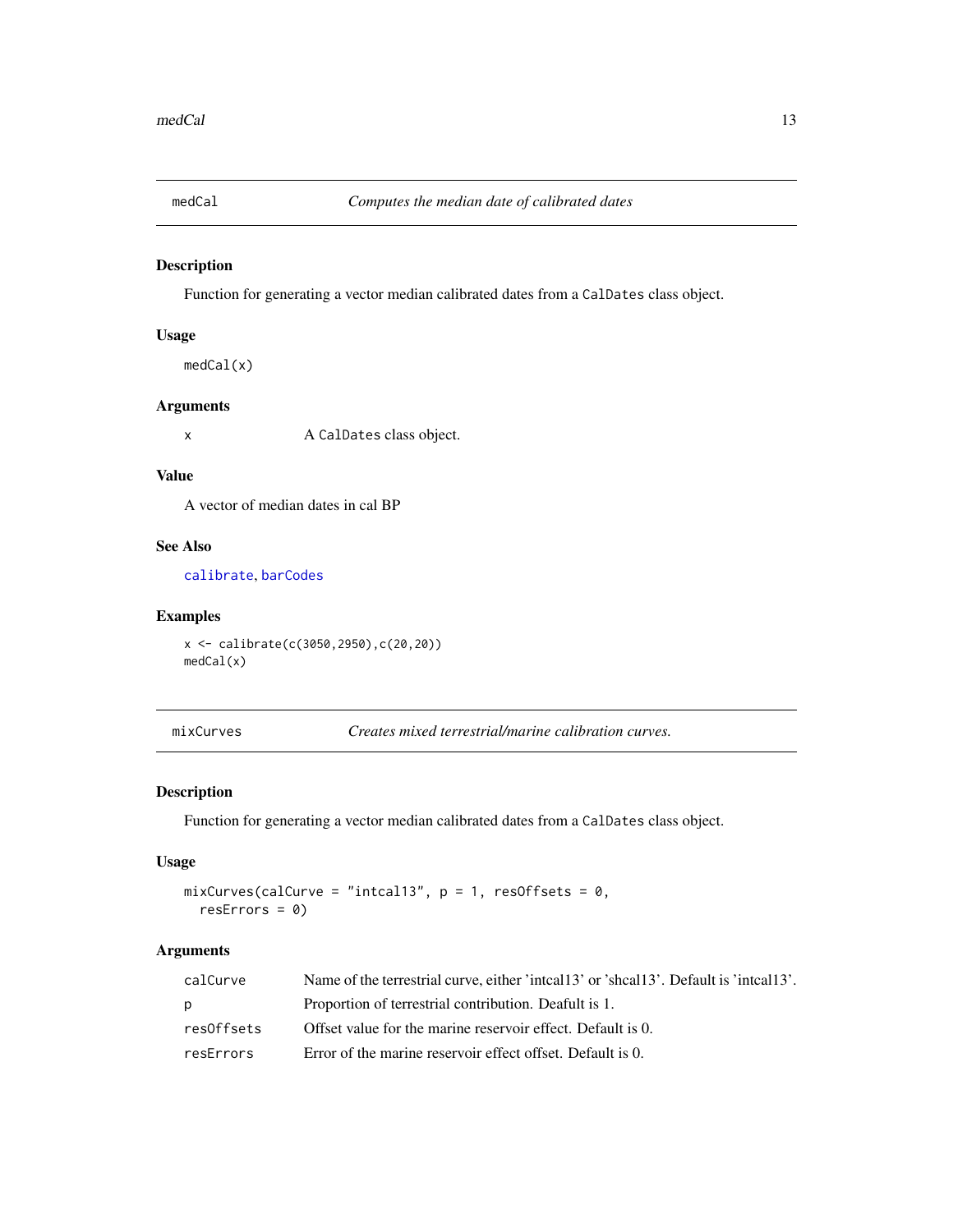## <span id="page-13-0"></span>Details

The function is based on the mix.calibrationcurves function of the clam package.

#### Value

A three-column matrix containing calibrated year BP, uncalibrated age bp, and standard deviation. To be used as custom calibration curve for the [calibrate](#page-7-1) function.

## References

Blaauw, M. and Christen, J.A.. 2011. Flexible paleoclimate age-depth models using an autorgressive gamma process. *Bayesian Analysis*, 6, 457-474. Blaaw, M. 2018. clam: Classical Age-Depth Modelling of Cores from Deposits. R package version 2.3.1. https://CRAN.R-project.org/packacge=clam

## See Also

#### [calibrate](#page-7-1)

## Examples

```
myCurve <- mixCurves('intcal13',p=0.7,resOffsets=300,resErrors=20)
x <- calibrate(4000,30,calCurves=myCurve)
```
<span id="page-13-1"></span>

modelTest *Monte-Carlo simulation test for SPDs*

#### Description

Comparison of an observed summed radiocarbon date distribution (aka SPD) with simulated outcomes from a theoretical model.

#### Usage

```
modelTest(x, errors, nsim, bins = NA, runm = NA, timeRange = NA,
 raw = FALSE, model = c("exponential"), method = c("uncalsample"),predgrid = NA, datenormalised = FALSE, spdnormalised = FALSE,
 ncores = 1, fitonly = FALSE, a = 0, b = 0, verbose = TRUE)
```

| x      | A CalDates object containing calibrated radiocarbon ages                                                                                                              |
|--------|-----------------------------------------------------------------------------------------------------------------------------------------------------------------------|
| errors | A vector of errors corresponding to each radiocarbon age                                                                                                              |
| nsim   | Number of simulations                                                                                                                                                 |
| bins   | A vector indicating which bin each radiocarbon date is assigned to.                                                                                                   |
| runm   | A number indicating the window size of the moving average to smooth both<br>observed and simulated SPDs. If set to NA no moving average is applied. Default<br>is NA. |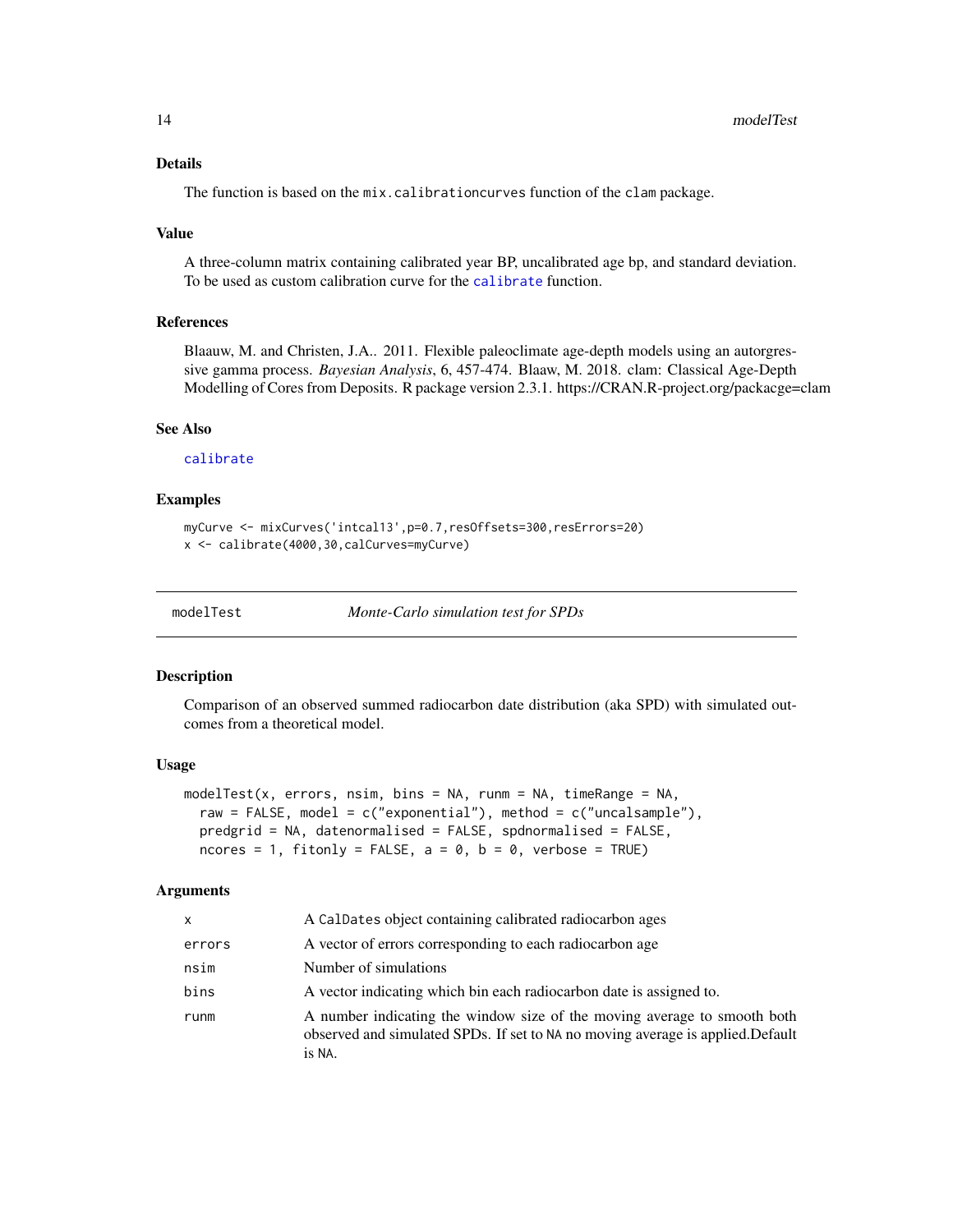<span id="page-14-0"></span>

| timeRange     | A vector of length 2 indicating the start and end date of the analysis in cal BP.                                                                                                                                                                                                                                                                                                                                                                                                                                                                                                                                          |
|---------------|----------------------------------------------------------------------------------------------------------------------------------------------------------------------------------------------------------------------------------------------------------------------------------------------------------------------------------------------------------------------------------------------------------------------------------------------------------------------------------------------------------------------------------------------------------------------------------------------------------------------------|
| raw           | A logical variable indicating whether all permuted SPDs should be returned or<br>not. Default is FALSE.                                                                                                                                                                                                                                                                                                                                                                                                                                                                                                                    |
| model         | A vector indicating the model to be fitted. Currently the acceptable options are<br>'uniform', 'linear', 'exponential' and 'custom'. Default is 'exponential'.                                                                                                                                                                                                                                                                                                                                                                                                                                                             |
| method        | Method for the creation of random dates from the fitted model. Either 'uncal sample'<br>or 'calsample'. Default is 'uncalsample'. See below for details.                                                                                                                                                                                                                                                                                                                                                                                                                                                                   |
| predgrid      | A data.frame containing calendar years (column calBP) and associated summed<br>probabilities (column PrDens). Required when model is set to 'custom'.                                                                                                                                                                                                                                                                                                                                                                                                                                                                      |
|               | datenormalised If set to TRUE the total probability mass of each calibrated date will be made to<br>sum to unity (the default in most radiocarbon calibration software). This argu-<br>ment will only have an effect if the dates in x were calibrated without normalisa-<br>tion (via normalised=FALSE in the calibrate function), in which case setting<br>datenormalised=TRUE here will rescale each dates probability mass to sum to<br>unity before aggregating the dates, while setting datenormalised=FALSE will<br>ensure unnormalised dates are used for both observed and simulated SPDs. De-<br>fault is FALSE. |
| spdnormalised | A logical variable indicating whether the total probability mass of the SPD is<br>normalised to sum to unity for both observed and simulated data.                                                                                                                                                                                                                                                                                                                                                                                                                                                                         |
| ncores        | Number of cores used for for parallel execution. Default is 1.                                                                                                                                                                                                                                                                                                                                                                                                                                                                                                                                                             |
| fitonly       | A logical variable. If set to TRUE, only the the model fitting is executed and<br>returned. Default is FALSE.                                                                                                                                                                                                                                                                                                                                                                                                                                                                                                              |
| a             | Starter value for the exponential fit with the nls function using the formula<br>$y \sim \exp(a + b \times x)$ where y is the summed probability and x is the date.<br>Default is 0.                                                                                                                                                                                                                                                                                                                                                                                                                                       |
| b             | Starter value for the exponential fit with the nls function using the formula<br>$y \sim \exp(a + b \times x)$ where y is the summed probability and x is the date.<br>Default is 0.                                                                                                                                                                                                                                                                                                                                                                                                                                       |
| verbose       | A logical variable indicating whether extra information on progress should be<br>reported. Default is TRUE.                                                                                                                                                                                                                                                                                                                                                                                                                                                                                                                |

#### Details

The function implements a Monte-Carlo test for comparing a theoretical or fitted statistical model to an observed summed radiocarbon date distribution (aka SPD). A variety of theoretical expectations can be compared to the observed distribution by setting the model argument, for example to fit basic 'uniform' (the mean of the SPD), 'linear' (fitted using the [lm](#page-0-0) function) or model='exponential' models (fitted using the [nls](#page-0-0) function). Models are fitted to the period spanned by timeRange although x can contain dates outside this range to mitigate possible edge effects (see also bracket). Alternatively, it is possible for the user to provide a model of their own by setting model='custom' and then supplying a two-column data.frame to predgrid. The function generates nsim theoretical SPDs from the fitted model via Monte-Carlo simulation, this is then used to define a 95% critical envelope for each calendar year. The observed SPD is then compared against the simulation envelope; local departures from the model are defined as instances where the observed SPD is outside such an envelope, while an estimate of the global significance of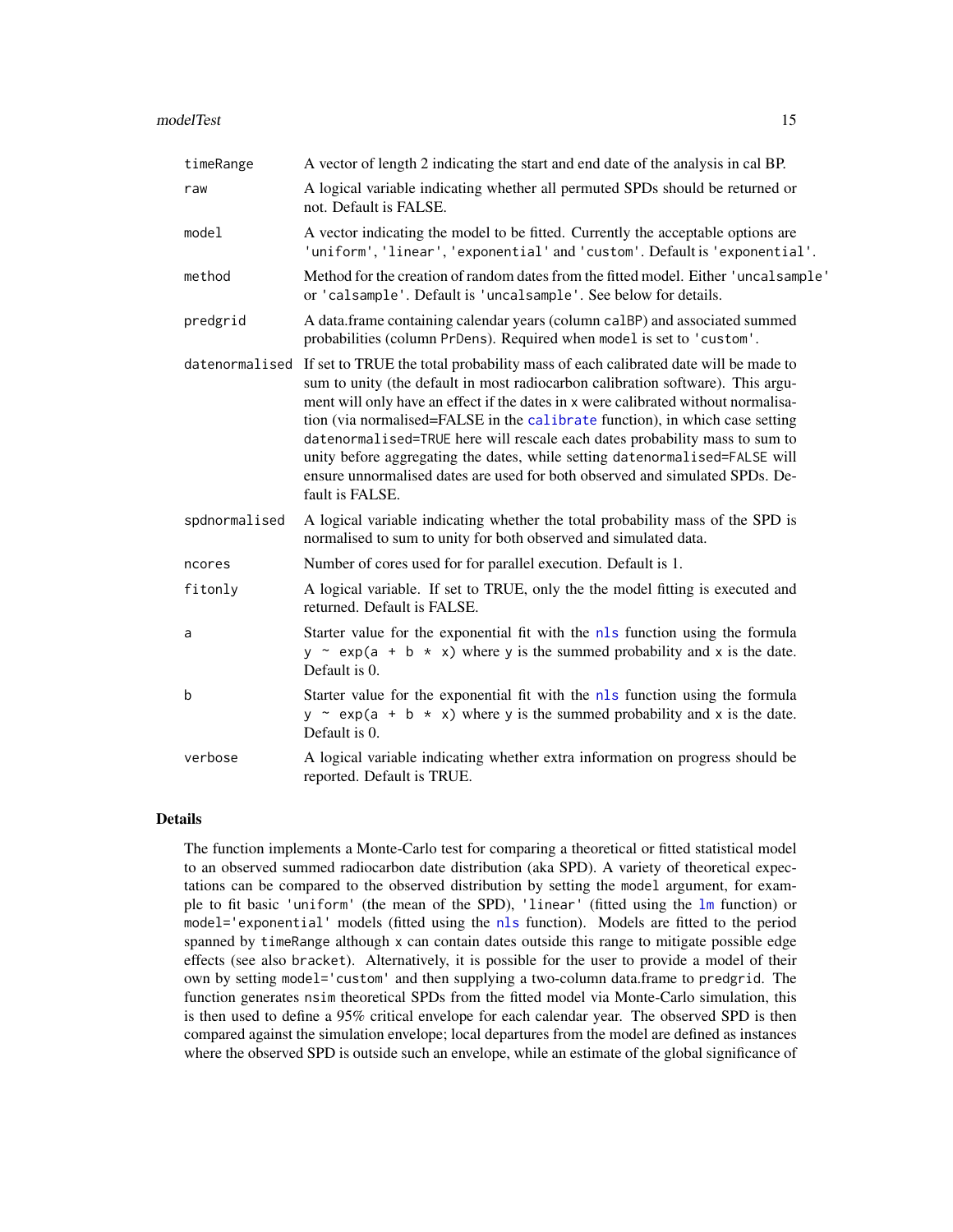the observed SPD is also computed by comparing the total areas of observed and simulated SPDs that fall outside the simulation envelope. The theoretical SPDs can be generated using two different sampling approaches defined by the parameter method. If method is set to 'uncalsample' each date is drawn after the fitted model is backcalibrated as a whole and adjusted for a baseline expectation; if it is set to 'calsample' samples are drawn from the fitted model in calendar year then individually back calibrated and recalibrated (the approach of Timpson et al. 2014). For each simulation, both approaches produces n samples, with n equal to the number of bins or number of dates (when bins are not defined). Differences between these two approaches are particularly evident at dates coincident with steeper portions of the calibration curve. If more than one type of calibration curve is associated with the observed dates, at each Monte-Carlo iteration, the function randomly assigns each bin to one of the calibration curves with probability based on the proportion of dates within the bin associated to the specific curves. For example, if a bin is composed of four dates and three are calibrated with 'intcal13' the probability of that particular bin being assigned to 'intcal13' is 0.75.

#### Value

An object of class SpdModelTest with the following elements

- result A four column data.frame containing the observed probability density (column *PrDens*) and the lower and the upper values of the simulation envelope (columns *lo* and *hi*) for each calendar year column *calBP*
- sim A matrix containing the simulation results. Available only when raw is set to TRUE
- pval A numeric vector containing the p-value of the global significance test.
- fit A data.frame containing the probability densities of the fitted model for each calendar year within the time range of analysis
- fitobject Fitted model. Not available when model is 'custom'

#### **Note**

Windows users might receive a memory allocation error with larger time span of analysis (defined by the parameter timeRange). This can be avoided by increasing the memory limit with the [memory.limit](#page-0-0) function.

#### References

Timpson, A., Colledge, S., Crema, E., Edinborough, K., Kerig, T., Manning, K., Thomas, M.G., Shennan, S., (2014). Reconstructing regional population fluctuations in the European Neolithic using radiocarbon dates: a new case-study using an improved method. Journal of Archaeological Science, 52, 549-557. doi:10.1016/j.jas.2014.08.011

#### Examples

```
## Example with Younger Dryas period Near East, including site bins
## Not run:
data(emedyd)
caldates <- calibrate(x=emedyd$CRA, errors=emedyd$Error, normalised=FALSE, calMatrix=TRUE)
bins <- binPrep(sites=emedyd$SiteName, ages=emedyd$CRA, h=50)
nsim=5 #toy example
```
<span id="page-15-0"></span>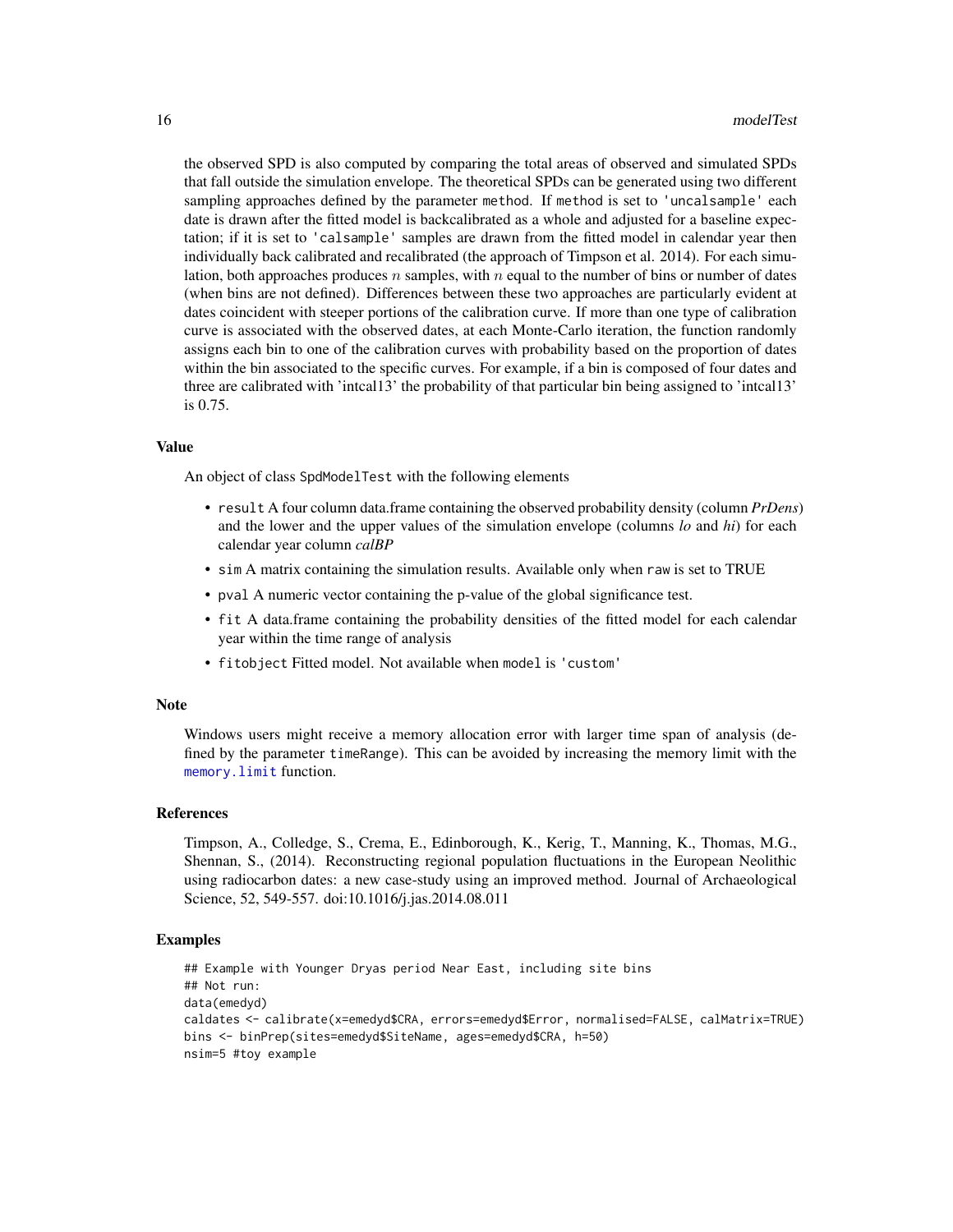#### <span id="page-16-0"></span> $p2pTest$  17

```
expnull <- modelTest(caldates, errors=emedyd$Error, bins=bins, nsim=nsim, runm=50,
timeRange=c(16000,9000), model="exponential", datenormalised=FALSE)
plot(expnull, xlim=c(16000,9000))
round(expnull$pval,4) #p-value
summary(expnull)
```
<span id="page-16-1"></span>

## End(Not run)

p2pTest *Point to point test of SPD*

#### Description

Test for evaluating the difference in the summed probability values associated with two points in time.

#### Usage

 $p2pTest(x, p1 = NA, p2 = NA, interactive = TRUE, plot = FALSE)$ 

## Arguments

| $\mathsf{x}$   | result of model Test with raw=TRUE.                                                                                                       |
|----------------|-------------------------------------------------------------------------------------------------------------------------------------------|
| p1             | calendar year (in BP) of start point.                                                                                                     |
| p <sub>2</sub> | calendar year (in BP) of end point.                                                                                                       |
| interactive    | if set to TRUE enables an interactive selection of p1 and p2 from a graphical<br>display of the SPD. Disabled when p1 and p2 are defined. |
| plot           | if set to TRUE the function plots the location of $p1$ and $p2$ on the SPD. Default<br>is FALSE.                                          |

#### Details

The function compares observed differences in the summed probability values associated with two points in time against a distribution of expected values under the null hypothesis defined with the [modelTest](#page-13-1) function. The two points can be specified manually (assigning BP dates to the arguments p1 and p2) or interactively (clicking on a SPD plot). Note that [modelTest](#page-13-1) should be executed setting the argument raw to TRUE (default is FALSE).

## Value

A list with: the BP dates for the two points and the p-value obtained from a two-sided test.

#### References

Edinborough, K., Porcic, M., Martindale, A., Brown, T.J., Supernant, K., Ames, K.M., (2017). Radiocarbon test for demographic events in written and oral history. PNAS 201713012. doi:10.1073/pnas.1713012114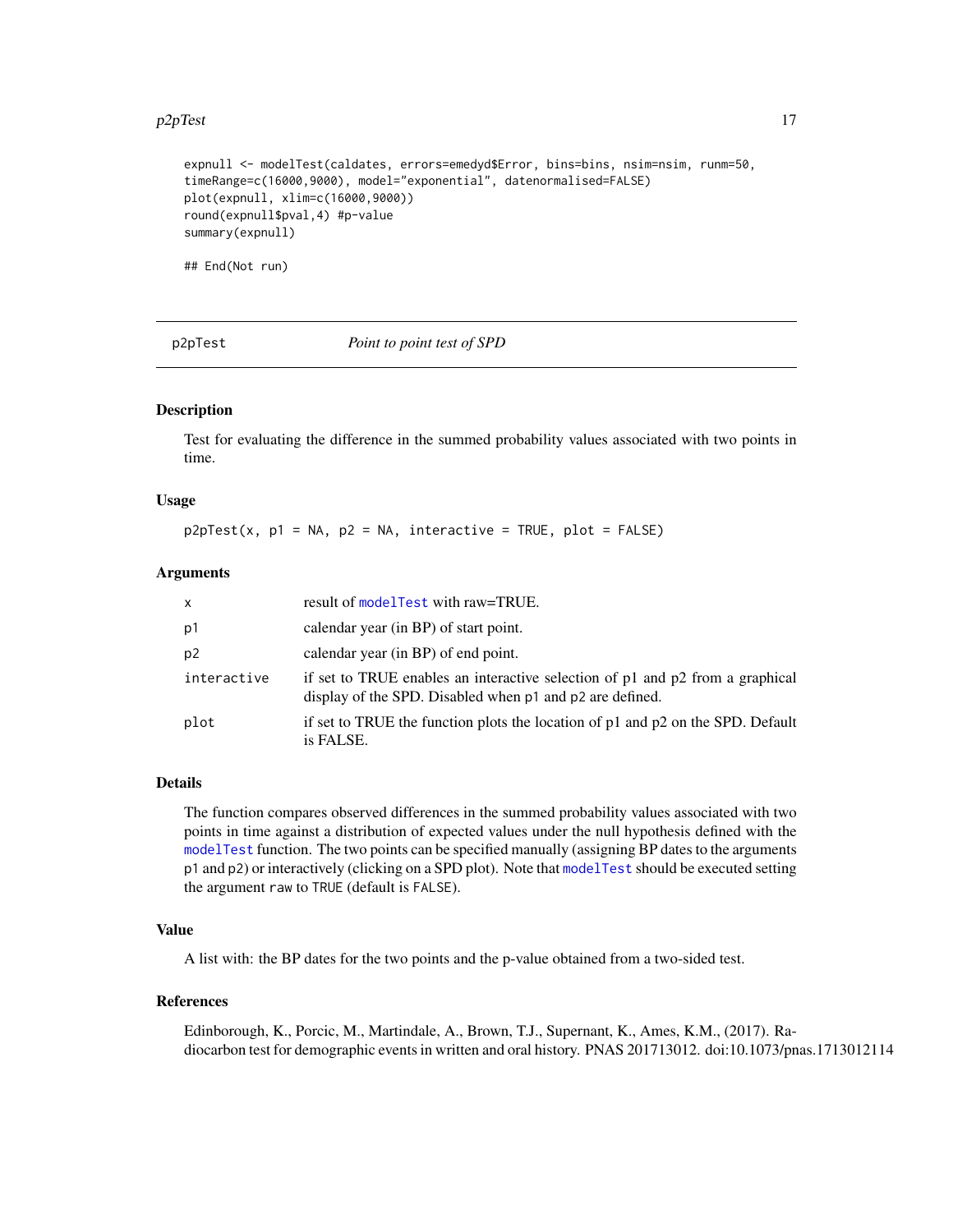18 permTest and the set of the set of the set of the set of the set of the set of the set of the set of the set of the set of the set of the set of the set of the set of the set of the set of the set of the set of the set

## See Also

[modelTest](#page-13-1).

#### Examples

```
## Example with Younger Dryas period Near East, including site bins
## Not run:
data(emedyd)
caldates <- calibrate(x=emedyd$CRA, errors=emedyd$Error, normalised=FALSE, calMatrix=TRUE)
bins <- binPrep(sites=emedyd$SiteName, ages=emedyd$CRA, h=50)
nsim=10 #toy example
expnull <- modelTest(caldates, errors=emedyd$Error, bins=bins, nsim=nsim, runm=50,
timeRange=c(16000,9000), model="exponential", datenormalised=FALSE, raw=TRUE)
p2pTest(x=expnull,p1=13000,p2=12500) #non-interactive mode
p2pTest(x=expnull) #interactive mode
```
## End(Not run)

<span id="page-17-1"></span>permTest *Random mark permutation test for SPDs*

#### Description

Global and local significance test for comparing shapes of multiple SPDs using random permutations.

## Usage

```
permTest(x, marks, timeRange, nsim, bins = NA, runm = NA,
 datenormalised = FALSE, spdnormalised = FALSE, raw = FALSE,
 verbose = TRUE)
```

| X         | A CalDates class object containing the calibrated radiocarbon dates.                                                                                                                                                                                                                                                                                      |
|-----------|-----------------------------------------------------------------------------------------------------------------------------------------------------------------------------------------------------------------------------------------------------------------------------------------------------------------------------------------------------------|
| marks     | A numerical or character vector containing the marks associated to each radio-<br>carbon date.                                                                                                                                                                                                                                                            |
| timeRange | A vector of length 2 indicating the start and end date of the analysis in cal BP.                                                                                                                                                                                                                                                                         |
| nsim      | Number of random permutations                                                                                                                                                                                                                                                                                                                             |
| bins      | A vector indicating which bin each radiocarbon date is assigned to.                                                                                                                                                                                                                                                                                       |
| runm      | A number indicating the window size of the moving average to smooth the SPD.<br>If set to NA no moving average is applied. Default is NA.                                                                                                                                                                                                                 |
|           | datenormalised If set to TRUE the total probability mass of each calibrated date will be made to<br>sum to unity (the default in most radiocarbon calibration software). This argu-<br>ment will only have an effect if the dates in x were calibrated without normalisa-<br>tion (via normalised=FALSE in the calibrate function), in which case setting |

<span id="page-17-0"></span>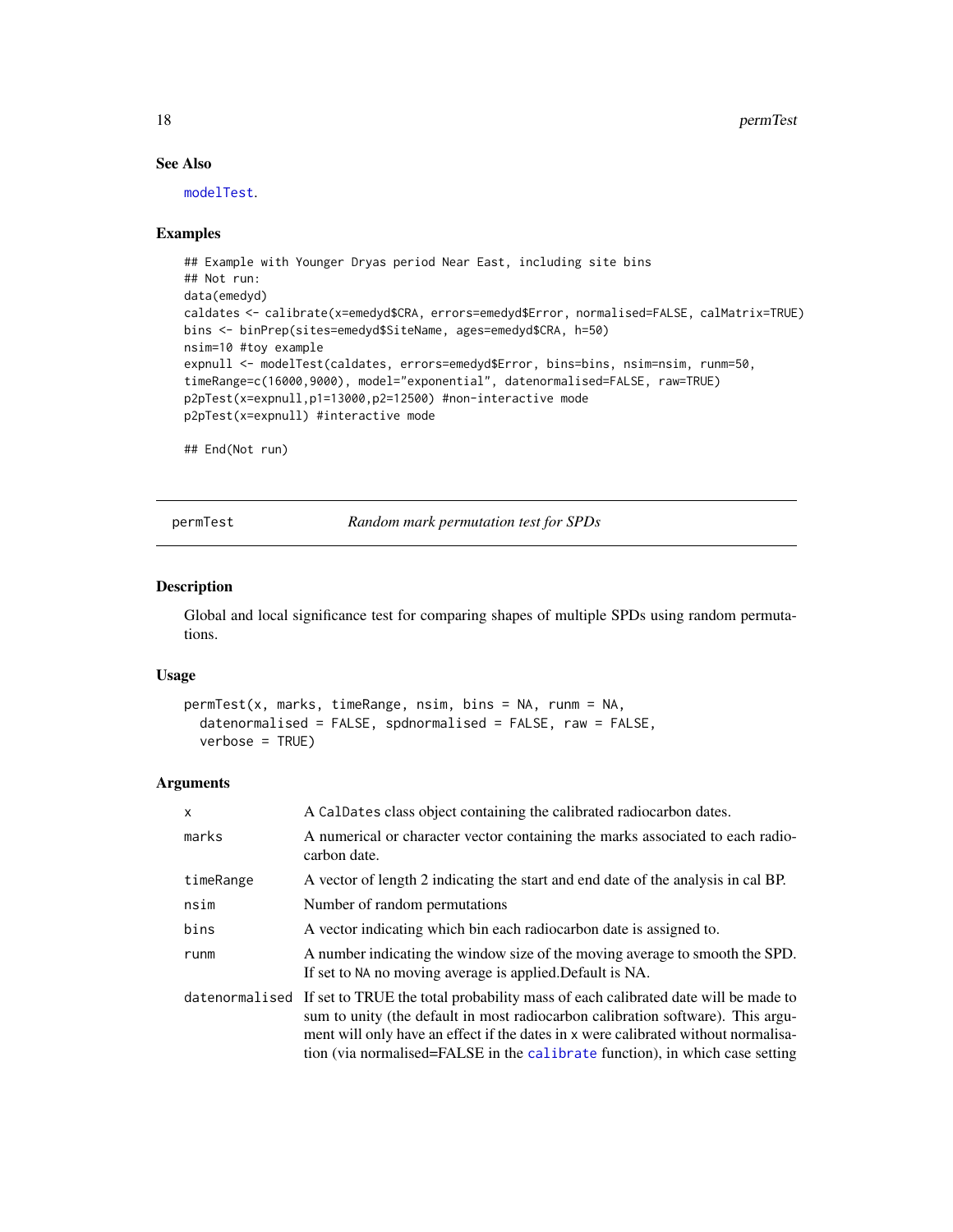<span id="page-18-0"></span>

|               | datenormalised=TRUE here will rescale each dates probability mass to sum to<br>unity before aggregating the dates, while setting datenormalised=FALSE will<br>ensure unnormalised dates are used for both observed and simulated SPDs. De-<br>fault is FALSE. |
|---------------|---------------------------------------------------------------------------------------------------------------------------------------------------------------------------------------------------------------------------------------------------------------|
| spdnormalised | A logical variable indicating whether the total probability mass of the SPD is<br>normalised to sum to unity.                                                                                                                                                 |
| raw           | A logical variable indicating whether all permuted SPDs should be returned or<br>not. Default is FALSE.                                                                                                                                                       |
| verbose       | A logical variable indicating whether extra information on progress should be<br>reported. Default is TRUE.                                                                                                                                                   |

#### Details

The function generates a distribution of expected SPDs by randomly shuffling the marks assigned to each *bin* (see [spd](#page-29-1) for details on binning). The resulting distribution of probabilities for each *mark* (i.e. group of dates) for each calendar year is z-transformed, and a 95% simulation envelope is computed. Local significant departures are defined as instances where the observed SPD (which is also z-transformed) is outside such envelope. A global significance is also computed by comparing the total "area" outside the simulation envelope in the observed and simulated data.

## Value

An object of class SpdPermTest with the following elements

- observed A list containing data.frames with the summed probability (column *PrDens* for each calendar year (column *calBP* for each mark/group
- envelope A list containing matrices with the lower and upper bound values of the simulation envelope for each mark/group
- pValueList A list of p-value associated with each mark/group

#### References

Crema, E.R., Habu, J., Kobayashi, K., Madella, M., (2016). Summed Probability Distribution of 14 C Dates Suggests Regional Divergences in the Population Dynamics of the Jomon Period in Eastern Japan. PLOS ONE 11, e0154809. doi:10.1371/journal.pone.0154809

## Examples

```
## compare demographic trajectories in Netherlands and Denmark
## Not run:
data(euroevol)
nld.dnk = subset(euroevol,Country=="Netherlands"|Country=="Denmark")
bins = binPrep(nld.dnk$SiteID,nld.dnk$C14Age,h=200)
dates = calibrate(nld.dnk$C14Age,nld.dnk$C14SD,normalised=FALSE)
res = permTest(dates,marks=as.character(nld.dnk$Country),nsim=1000,
bins=bins,runm=200,timeRange=c(10000,4000))
round(res$pValueList,4) #extract p-values
summary(res)
par(mfrow=c(2,1))
```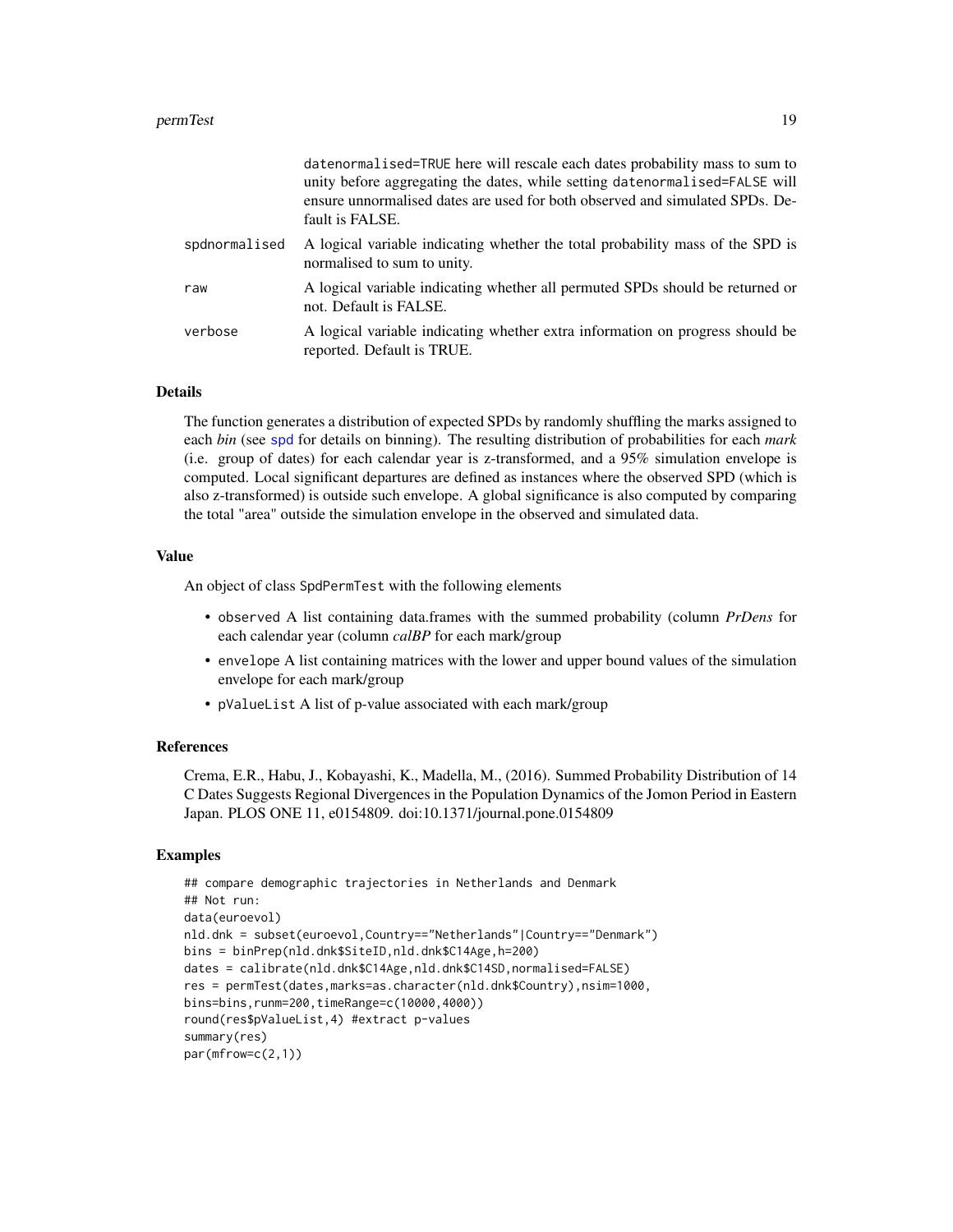```
plot(res,focalm="Netherlands",main="Netherlands")
plot(res,focalm="Denmark",main="Denmark")
## End(Not run)
```
plot.CalDates *Plot calibrated dates*

## Description

Plot calibrated radiocarbon dates.

## Usage

```
## S3 method for class 'CalDates'
plot(x, ind = 1, label = NA, calendar = "BP",type = "standard", xlab = NA, ylab = NA, axis4 = TRUE,
 HPD = FALSE, credMass = 0.95, customCalCurve = NA, ...)
```

| $\times$   | CalDates class object containing calibrated radiocarbon dates.                                                                                                                                                                             |
|------------|--------------------------------------------------------------------------------------------------------------------------------------------------------------------------------------------------------------------------------------------|
| ind        | Number indicating the index value of the calibrated radiocarbon date to be dis-<br>played. Default is 1.                                                                                                                                   |
| label      | (optional) Character vector to be shown on the top-right corner of the display<br>window.                                                                                                                                                  |
| calendar   | Either 'BP' or 'BCAD'. Indicate whether the calibrated date should be displayed<br>in BP or BC/AD. Default is 'BP'.                                                                                                                        |
| type       | Either 'standard' or 'auc'. If set to 'auc', displays both the normalised<br>(dashed line) and unnormalised curves. Default is 'standard'.                                                                                                 |
| xlab       | (optional) Label for the x axis. If unspecified the default setting will be applied<br>("Year BP" or "Year BC/AD").                                                                                                                        |
| ylab       | (optional) Label for the y axis. If unspecified the default setting will be applied<br>("Radiocarbon Age").                                                                                                                                |
| axis4      | Logical value indicating whether an axis of probabilities values should be dis-<br>played. Default is TRUE.                                                                                                                                |
| <b>HPD</b> | Logical value indicating whether intervals of higher posterior density should be<br>displayed. Default is FALSE.                                                                                                                           |
| credMass   | A numerical value indicating the size of the higher posterior density interval.<br>Default is 0.95 (i.e. 95%).                                                                                                                             |
|            | customCa1Curve A three column data.frame or matrix that allows you to pass and plot a custom<br>calibration curve if you used one during calibration. You can currently only<br>provide one such custom curve which is used for all dates. |
| $\cdots$   | Additional arguments affecting the plot.                                                                                                                                                                                                   |

<span id="page-19-0"></span>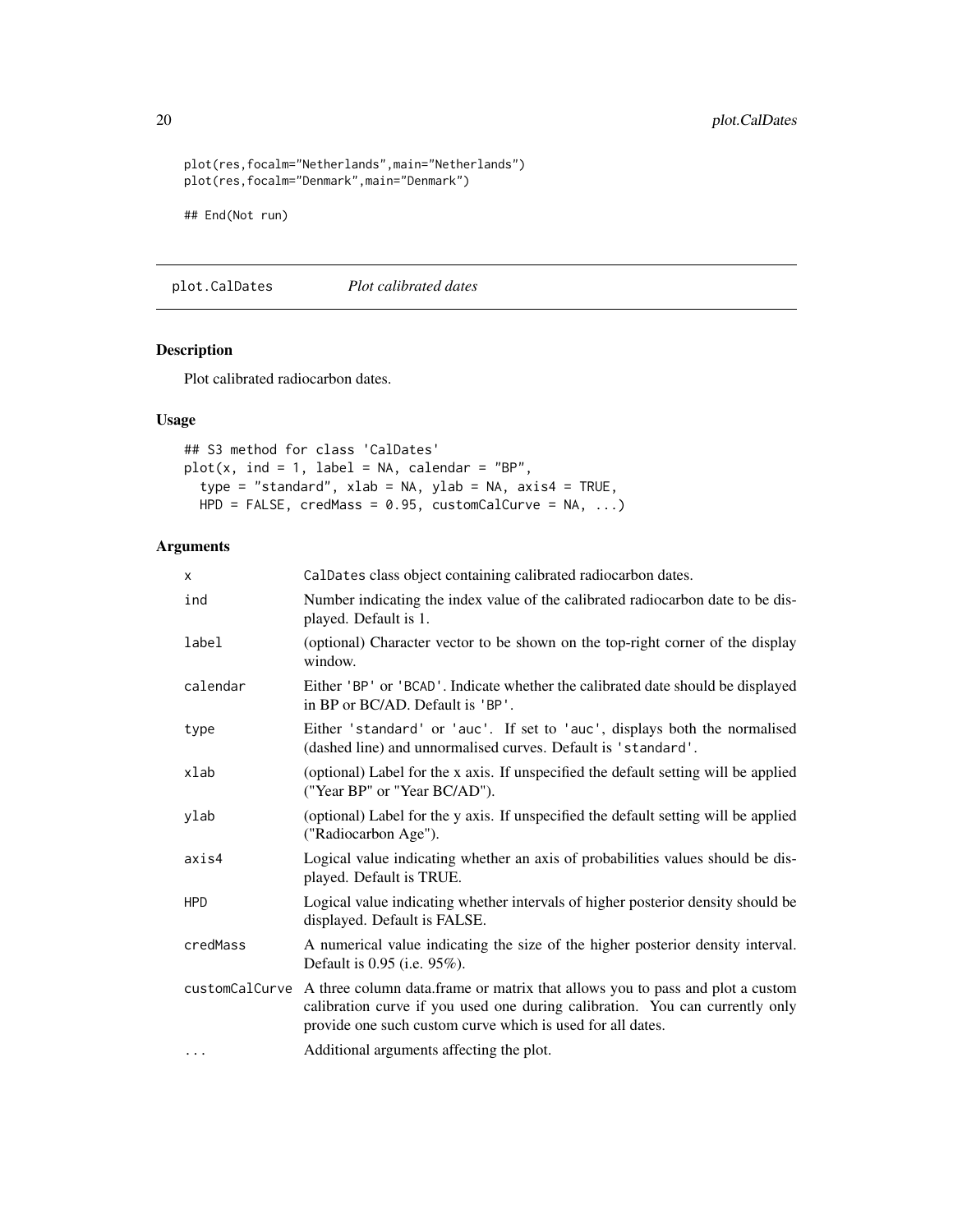## <span id="page-20-0"></span>plot.CalGrid 21

## See Also

[calibrate](#page-7-1)

#### Examples

```
x <- calibrate(x=c(3402,3490,4042),errors=c(20,20,30))
plot(x) #display the first date
plot(x,2) #displays the second date
plot(x,3, calendar="BCAD", HPD=TRUE) #display in BC/AD with higher posterior density interval
```
<span id="page-20-1"></span>plot.CalGrid *Plot a summed probability distribution (from a CalGrid object)*

## Description

Plot a summed radiocarbon probability distribution. This is a basic function for plotting SPDs that have been constructed manually or by calibrating a summed or otherwise irregular CRA grid. In most instances, it is sensible to use plot.CalSPD instead.

## Usage

```
## S3 method for class 'CalGrid'
plot(x, runm = NA, calendar = "BP",fill.p = "grey50", border.p = NA, xlim = NA, ylim = NA,
 cex.lab = 0.75, cex.axis = cex.lab, mar = c(4, 4, 1, 3),
  add = FALSE, ...)
```

| x        | A "CalGrid" class object of summed probabilities per calendar year BP.                                                                                                                                             |
|----------|--------------------------------------------------------------------------------------------------------------------------------------------------------------------------------------------------------------------|
| runm     | A number indicating the window size of the moving average to smooth the SPD.<br>If set to NA no moving average is applied. Default is NA                                                                           |
| calendar | Either 'BP' or 'BCAD'. Indicate whether the calibrated date should be displayed<br>in BP or BC/AD. Default is 'BP'.                                                                                                |
| fill.p   | Fill colour of the polygon depicting the summed probability distribution.                                                                                                                                          |
| border.p | Border colour of the polygon depicting the summed probability distribution.                                                                                                                                        |
| xlim     | the x limits of the plot. In BP or in BC/AD depending on the choice of the<br>parameter calender. Notice that if BC/AD is selected BC ages should have a<br>minus sign (e.g. c(-5000, 200) for 5000 BC to 200 AD). |
| vlim     | Adjust y axis limits (otherwise sensible default).                                                                                                                                                                 |
| cex.lab  | Size of label text.                                                                                                                                                                                                |
| cex.axis | Size of axis text.                                                                                                                                                                                                 |
| mar      | Adjust margins around plot.                                                                                                                                                                                        |
| add      | Whether or not the new graphic should be added to an existing plot.                                                                                                                                                |
| $\cdots$ | Additional arguments affecting the plot                                                                                                                                                                            |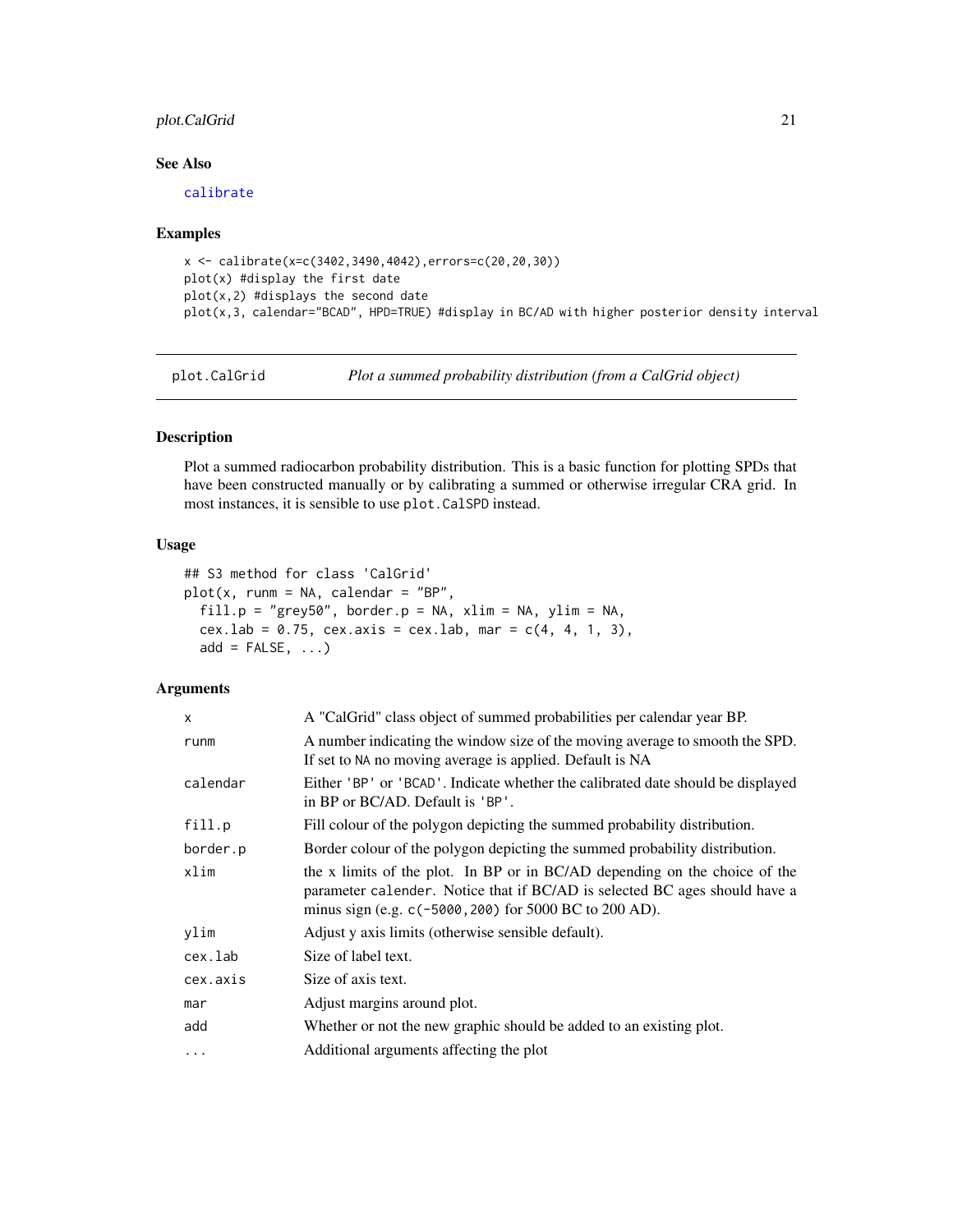## See Also

[spd](#page-29-1); [plot.CalSPD](#page-21-1)

#### Examples

```
data(euroevol)
mycaldates <- calibrate(euroevol[1:10,"C14Age"], euroevol[1:10,"C14SD"], normalised=FALSE)
myspd <- spd(mycaldates, timeRange=c(8000,2000))
plot(myspd) #ordinary plot using \code{plot.CalSPD}
plot(myspd$grid) #working plot using the internal CalGrid object
```
<span id="page-21-1"></span>plot.CalSPD *Plot a summed probability distribution*

## Description

Plot a summed probability distribution (SPD) of radiocarbon dates

#### Usage

```
## S3 method for class 'CalSPD'
plot(x, runm = NA, calendar = "BP",type = "standard", xlim = NA, ylim = NA,
 ylab = "Summed Probability", spdnormalised = FALSE,
 rescale = FALSE, fill.p = "grey75", border.p = NA, xaxt = "s",
 yaxt = "s", add = FALSE, ...)
```

| $\mathsf{x}$  | A CalSPD class object.                                                                                                                                                                                               |
|---------------|----------------------------------------------------------------------------------------------------------------------------------------------------------------------------------------------------------------------|
| runm          | A number indicating the window size of the moving average to smooth the SPD.<br>If set to NA no moving average is applied. Default is NA                                                                             |
| calendar      | Either 'BP' or 'BCAD'. Indicate whether the calibrated date should be displayed<br>in BP or BC/AD. Default is 'BP'.                                                                                                  |
| type          | Either 'standard' or 'simple'. The former visualise the SPD as an area graph,<br>while the latter as line chart.                                                                                                     |
| xlim          | the x limits of the plot. In BP or in BC/AD depending on the choice of the<br>parameter calender. Notice that if BC/AD is selected BC ages should have a<br>minus sign (e.g. $c(-5000, 200)$ for 5000 BC to 200 AD). |
| ylim          | the y limits of the plot.                                                                                                                                                                                            |
| ylab          | (optional) Label for the y axis. If unspecified the default setting will be applied<br>("Summed Probability")                                                                                                        |
| spdnormalised | A logical variable indicating whether the total probability mass of the SPD is<br>normalised to sum to unity.                                                                                                        |

<span id="page-21-0"></span>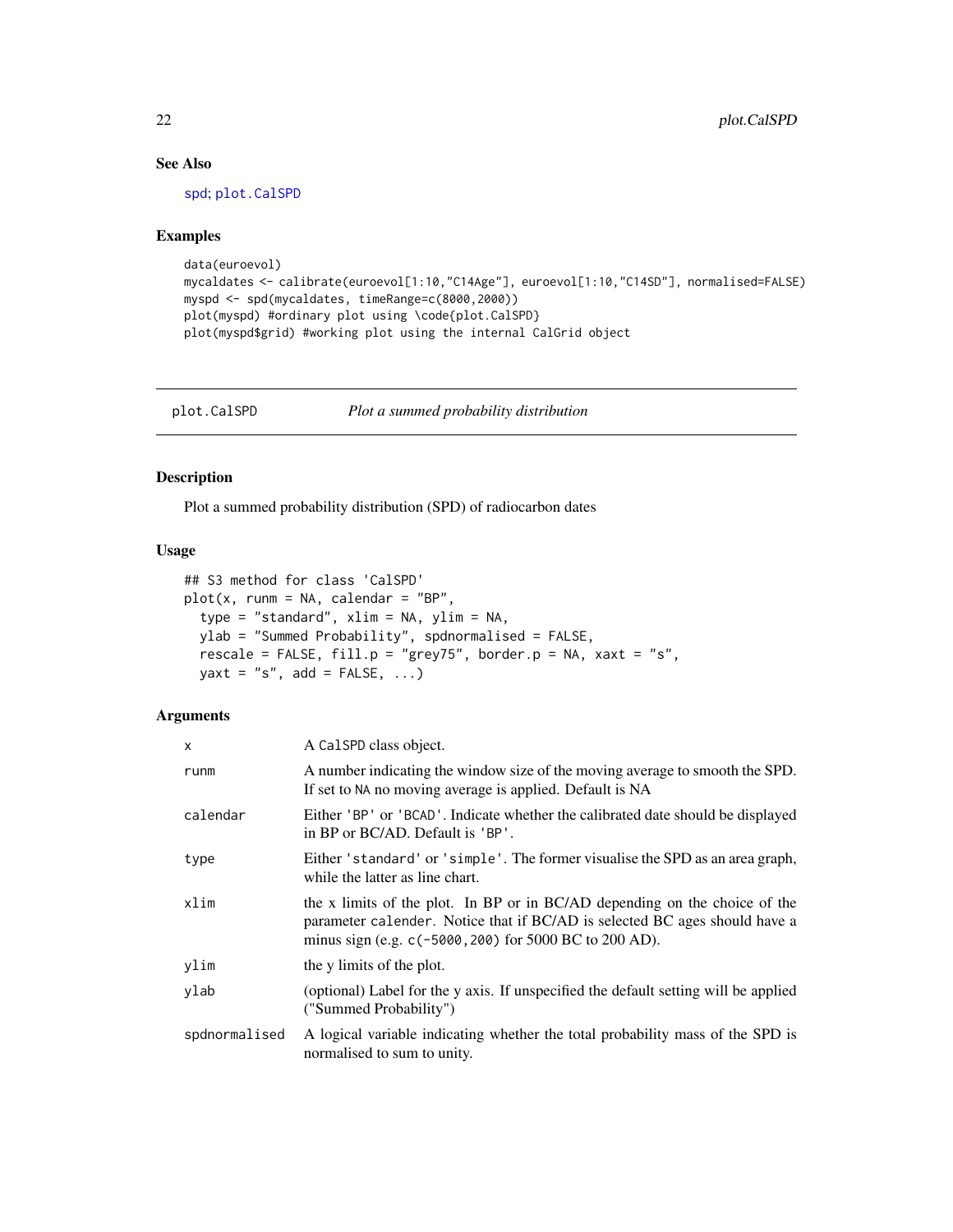## <span id="page-22-0"></span>plot.spatialTest 23

| rescale   | A logical variable indicating whether the SPD should be rescaled to range 0 to<br>1.          |
|-----------|-----------------------------------------------------------------------------------------------|
| fill.p    | Fill colour for the SPD                                                                       |
| border.p  | Border colour for the SPD                                                                     |
| xaxt      | Whether the x-axis tick marks should be displayed (xaxt='s', default) or not<br>$(xaxt='n').$ |
| yaxt      | Whether the y-axis tick marks should be displayed (xaxt='s', default) or not<br>$(xaxt='n').$ |
| add       | Whether or not the new graphic should be added to an existing plot.                           |
| $\ddotsc$ | Additional arguments affecting the plot                                                       |
|           |                                                                                               |

## See Also

[spd](#page-29-1); [plot.CalGrid](#page-20-1)

#### Examples

```
## Not run:
data(emedyd)
levant <- emedyd[emedyd$Region=="1"|emedyd$Region=="2",]
bins <- binPrep(levant$SiteName, levant$CRA, h=50)
x <- calibrate(levant$CRA, levant$Error, normalised=FALSE)
spd.levant <- spd(x, bins=bins, timeRange=c(17000,8000))
spd.northernlevant <- spd(x[levant$Region=="2"], bins=bins[levant$Region=="2"],
timeRange=c(17000,8000))
plot(spd.levant, runm=50, xlim=c(16000,9000))
plot(spd.northernlevant, runm=50, add=TRUE, fill.p="black")
legend("topleft", legend=c("All Levant dates","Northern Levant only"),
fill=c("grey75","black"), border=NA)
plot(spd.levant, runm=50, xlim=c(16000,9000), type="simple")
plot(spd.northernlevant, runm=50, col="red", type="simple", add=TRUE)
```
## End(Not run)

<span id="page-22-1"></span>plot.spatialTest *Plot results of the local spatial permutation test of summed probability distributions.*

### **Description**

Displays local growth rates, p-values, and q-values retrieved from a spatialTest class object.

#### Usage

```
## S3 method for class 'spatialTest'
plot(x, index = 1, option, breakRange = NA,breakLength = 7, rd = 5, baseSize = 0.5, plim = 0.05,
  qlim = 0.05, legend = FALSE, legSize = 1,
  location = "bottomright", ...)
```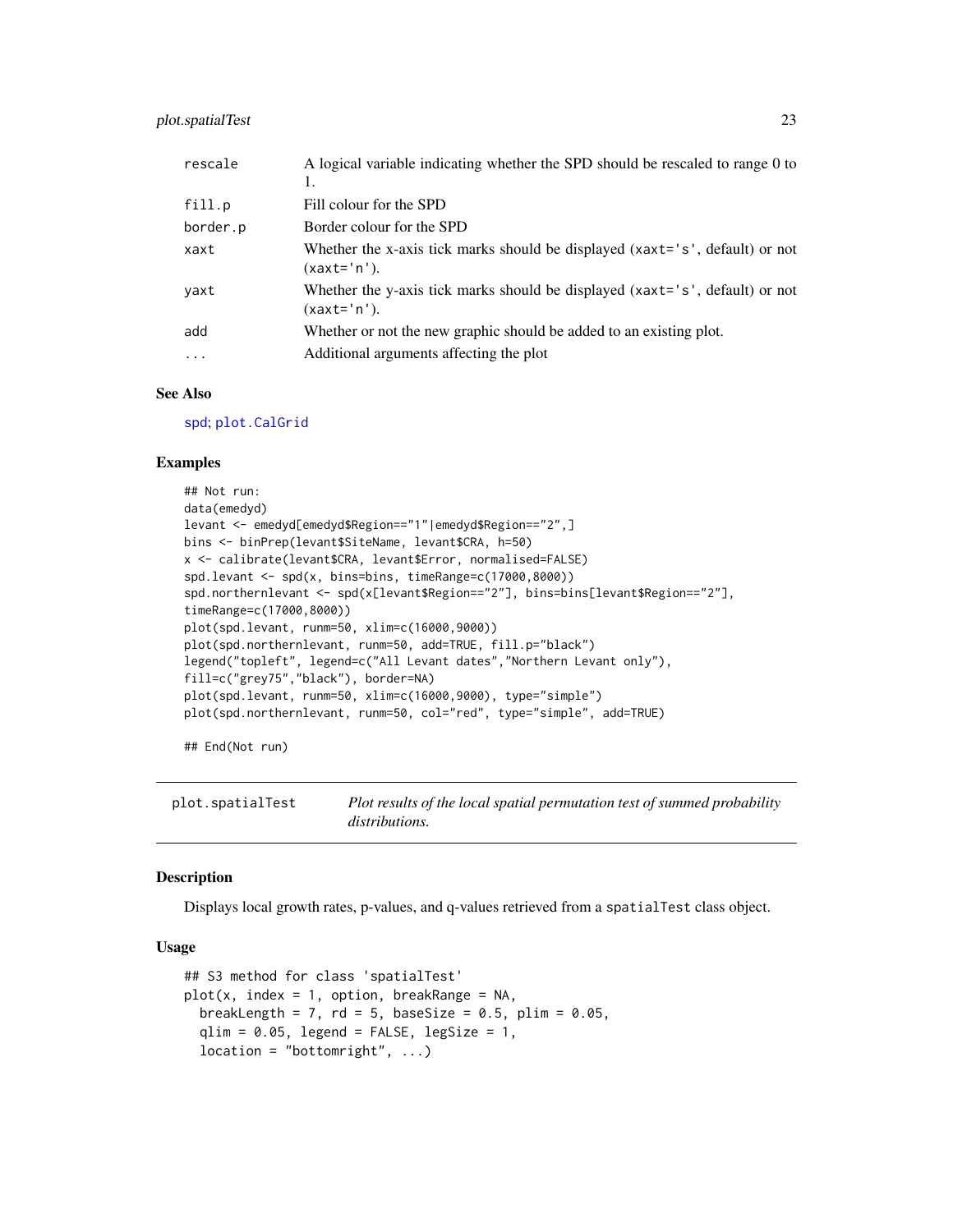## <span id="page-23-0"></span>Arguments

| x           | A spatialTest class object                                                                                                                                                                              |
|-------------|---------------------------------------------------------------------------------------------------------------------------------------------------------------------------------------------------------|
| index       | A numerical value indicating which transition to display. Ignored when option="rawlegend"<br>or option="testlegend". Default is 1.                                                                      |
| option      | Indicates what to display. Either "raw" (the local growth rate) or "test" (the test<br>results, i.e. q and p values).                                                                                   |
| breakRange  | A vector of length 2 defining the minimum and maximum values of growth<br>rate to be displayed in the legend. If set to NA its computed from data range<br>(default).                                   |
| breakLength | A numerical vector defining the number of breaks for growth rates to be dis-<br>played in the legend.                                                                                                   |
| rd          | Number of decimal places of the growth rate to be displayed in the Legend                                                                                                                               |
| baseSize    | Numerical value giving the amount by which points should be magnified relative<br>to the default settings in R. Default is 0.5                                                                          |
| plim        | Threshold value for the p-values. Default is 0.05.                                                                                                                                                      |
| qlim        | Threshold value for the q-values. Default is 0.05.                                                                                                                                                      |
| legend      | Logical values specifying whether the legend should be displayed or not. De-<br>fault is FALSE.                                                                                                         |
| legSize     | Numerical value giving the amount by which points should be magnified relative<br>to the default settings in R for the Legend. Default is 1.                                                            |
| location    | A single keyword from the list "bottomright", "bottom", "bottomleft", "left",<br>"topleft", "top", "topright", "right" and "center" to specify the location of the<br>Legend. Default is "bottomright". |
| $\cdots$    | Graphical parameters to be passed to methods.                                                                                                                                                           |
|             |                                                                                                                                                                                                         |

## Details

The function displays a distribution map of local growth rates (when option="raw"), q- and pvalues (when option="test"), and the associated legends (when option="rawlegend" or option="testlegend").

## See Also

[SPpermTest](#page-31-1)

plot.spdGG *Plot* spdGG *class objects*

## Description

Plot calibrated geometric growth rates.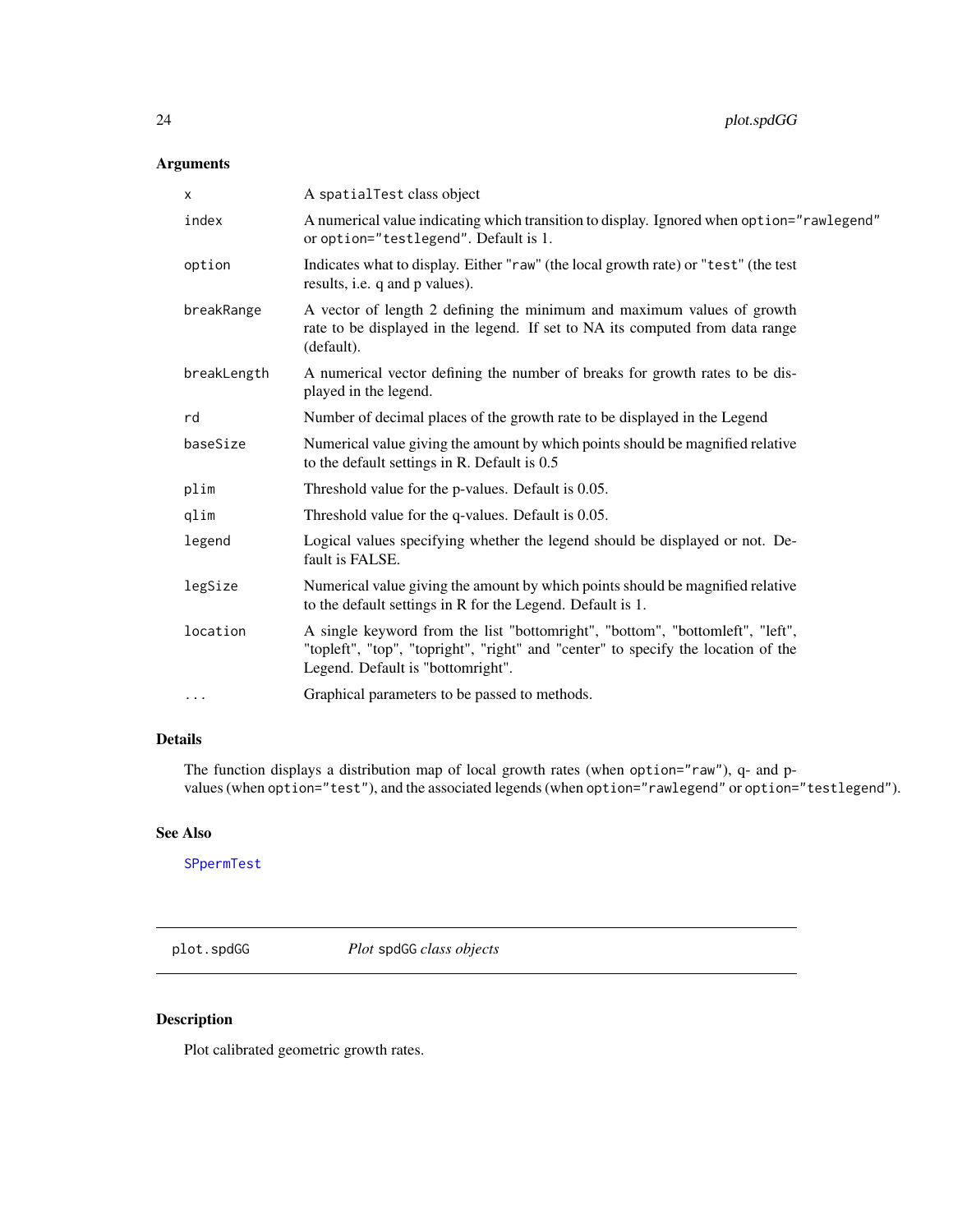## <span id="page-24-0"></span>plot.SpdModelTest 25

## Usage

```
## S3 method for class 'spdGG'
plot(x, calendar = "BP", ...)
```
## Arguments

| $\mathsf{x}$ | spdGG class object containing geometric growth rates.                                                               |
|--------------|---------------------------------------------------------------------------------------------------------------------|
| calendar     | Either 'BP' or 'BCAD'. Indicate whether the calibrated date should be displayed<br>in BP or BC/AD. Default is 'BP'. |
| $\cdots$     | Additional arguments affecting the plot.                                                                            |

## See Also

[spd2gg](#page-30-1)

<span id="page-24-1"></span>plot.SpdModelTest *Plot result of Monte-Carlo simulation of observed versus modelled SPDs*

## Description

The function visualises the observed summed probability distribution of radiocarbon dates along with a simulation envelope for the null model and regions of positive and negative deviation.

## Usage

```
## S3 method for class 'SpdModelTest'
plot(x, calendar = "BP", ylim = NA, xlim = NA,
 col.obs = "black", lwd.obs = 0.5, xaxs = "i", yaxs = "i",
 bbty = "f", drawaxes = TRUE, ...)
```

| $\mathsf{x}$ | A SpdModelTest class object generated using the modelTest function.                                                                                                                                                |
|--------------|--------------------------------------------------------------------------------------------------------------------------------------------------------------------------------------------------------------------|
| calendar     | Either 'BP' or 'BCAD'. Indicate whether the calibrated date should be displayed<br>in BP or BC/AD. Default is 'BP'.                                                                                                |
| ylim         | the y limits of the plot.                                                                                                                                                                                          |
| xlim         | the x limits of the plot. In BP or in BC/AD depending on the choice of the<br>parameter calender. Notice that if BC/AD is selected BC ages should have a<br>minus sign (e.g. c(-5000, 200) for 5000 BC to 200 AD). |
| col.obs      | Line colour for the observed SPD                                                                                                                                                                                   |
| lwd.obs      | Line width for the observed SPD                                                                                                                                                                                    |
| xaxs         | The style of x-axis interval calculation (see par)                                                                                                                                                                 |
| yaxs         | The style of y-axis interval calculation (see par)                                                                                                                                                                 |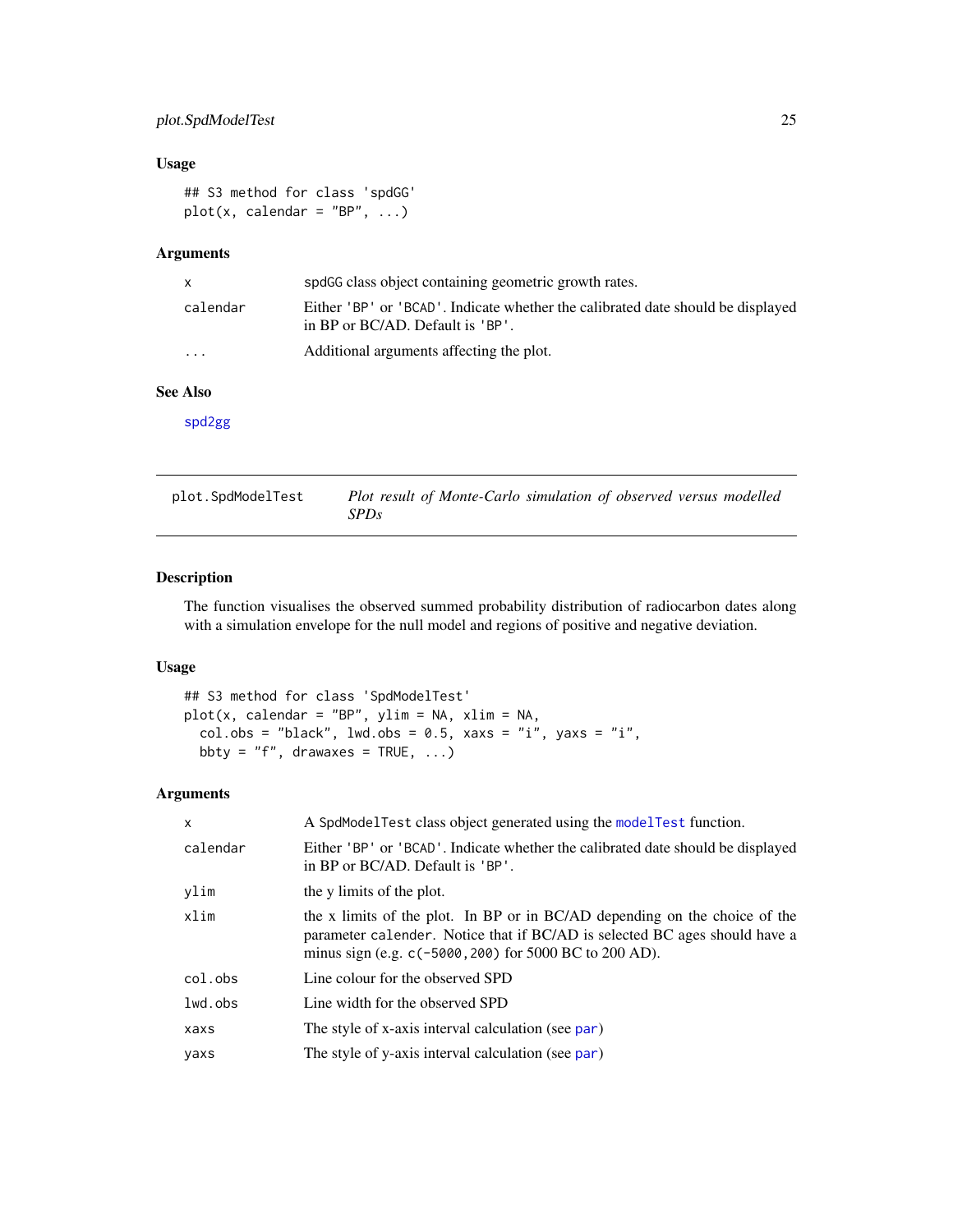<span id="page-25-0"></span>

| bbty                    | Display options; one between 'b', 'n', and 'f'. See details below.                             |
|-------------------------|------------------------------------------------------------------------------------------------|
| drawaxes                | A logical value determining whether the axes should be displayed or not. De-<br>fault is TRUE. |
| $\cdot$ $\cdot$ $\cdot$ | Additional arguments affecting the plot                                                        |

## Details

The argument bbty controls the display options of the Monte-Carlo Test. Default settings (bbty='f') displays the observed SPD (solid black line), the simulation envelope of the fitted model (shaded grey polygon) and regions of significance positive (red semi-transparent rectangle) and negative (blue semi-transparent rectangle) deviation. The option bbty='b' removes the regions of positive/negative deviations, whilst the option bbty='n' displays the simulation envelope on existing plot.

#### See Also

[modelTest](#page-13-1)

plot.SpdPermTest *Plot result of mark permutation test of SPDs*

#### Description

Visualises the observed SPD along with the simulation envelope generated from [permTest](#page-17-1), with regions of positive and negative deviations highlighted in red and blue.

#### Usage

```
## S3 method for class 'SpdPermTest'
plot(x, focalm = "1", calendar = "BP",xlim = NA, ylim = NA, col.obs = "black", col.env = rgb(0, 0, 0,0.2), lwd.obs = 0.5, xaxs = "i", yaxs = "i", bby = "f",drawaxes = TRUE, ...)
```

| $\times$ | A SpdPermTest class object. Result of random mark permutation test (see<br>permTest)                                                                                                                               |
|----------|--------------------------------------------------------------------------------------------------------------------------------------------------------------------------------------------------------------------|
| focalm   | Value specifying the name of the focal mark (group) to be plotted.                                                                                                                                                 |
| calendar | Either 'BP' or 'BCAD'. Indicate whether the calibrated date should be displayed<br>in BP or BC/AD. Default is 'BP'.                                                                                                |
| xlim     | the x limits of the plot. In BP or in BC/AD depending on the choice of the<br>parameter calender. Notice that if BC/AD is selected BC ages should have a<br>minus sign (e.g. c(-5000, 200) for 5000 BC to 200 AD). |
| vlim     | the y limits of the plot.                                                                                                                                                                                          |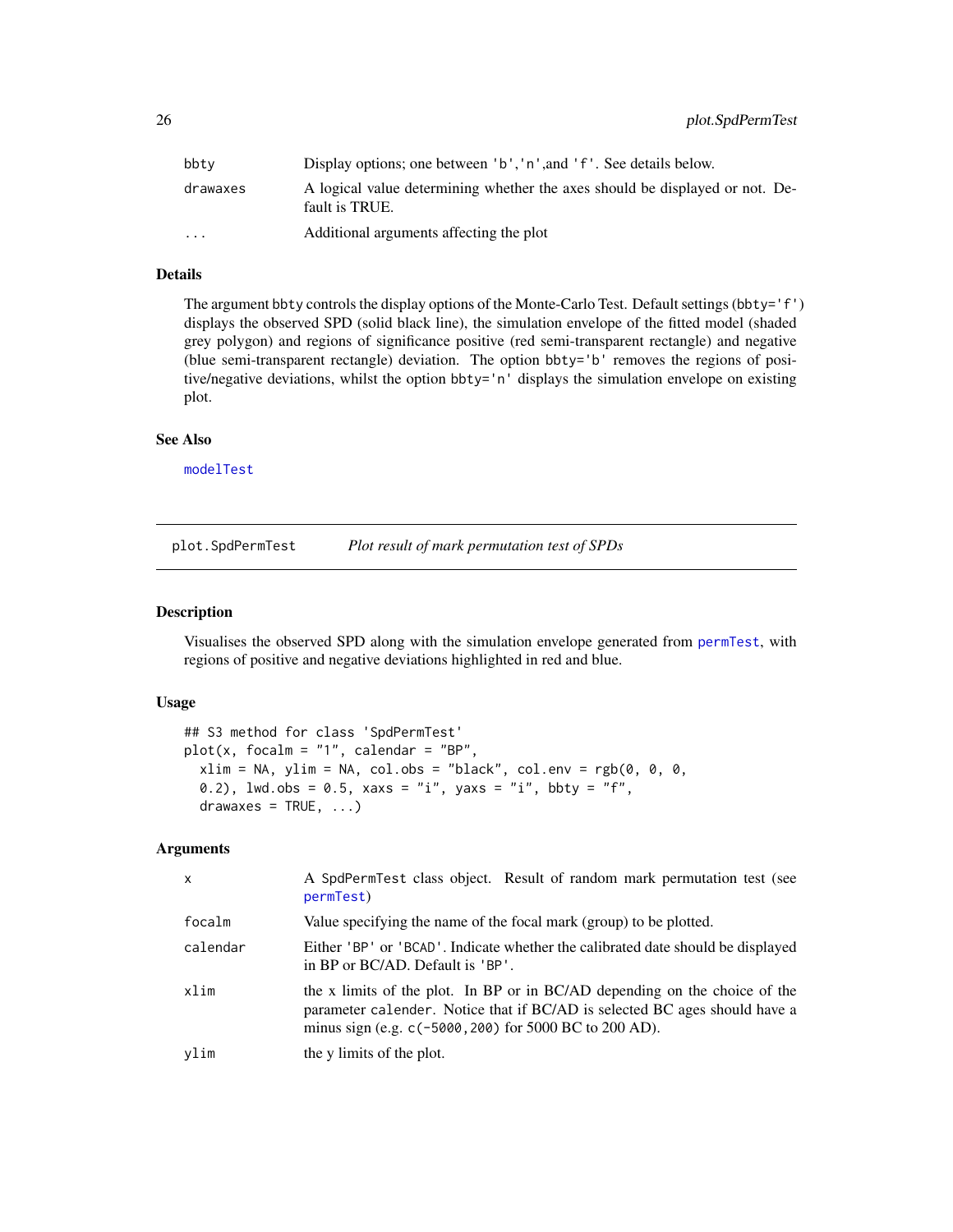#### <span id="page-26-0"></span>rcarbon 27

| col.obs   | Line colour for the observed SPD                                                               |
|-----------|------------------------------------------------------------------------------------------------|
| col.env   | Colour for the simulation envelope                                                             |
| lwd.obs   | Line width for the observed SPD                                                                |
| xaxs      | The style of x-axis interval calculation (see par)                                             |
| yaxs      | The style of y-axis interval calculation (see par)                                             |
| bbty      | Display options; one between 'b', 'n', and 'f'. See details in plot. SpdModelTest.             |
| drawaxes  | A logical value determining whether the axes should be displayed or not. De-<br>fault is TRUE. |
| $\ddotsc$ | Additional arguments affecting the plot                                                        |

### See Also

[permTest](#page-17-1); [plot.SpdModelTest](#page-24-1);

rcarbon *rcarbon:Calibration and analysis of radiocarbon dates*

#### Description

The **rearbon** package handles the calibration and analysis of radiocarbon, often but not exclusively for the purposes of archaeological research. It includes functions not only for basic calibration, uncalibration and plotting of one or more dates, but also a statistical framework for building demographic and related longitudinal inferences from aggregate radiocarbon date lists.

## Details

Core functions in the rcarbon package can be grouped as follows:

- Calibration Functions [calibrate](#page-7-1) and [uncalibrate](#page-36-1) enable the calibration and back-calibration for a variety of curves.
- Aggregation Functions [spd](#page-29-1) generates a summed probability distribution (SPD) of radiocarbon dates; [binPrep](#page-5-1) can be used to define clusters of radiocarbon dates associated with the same context/phase
- Statistical Test Functions [modelTest](#page-13-1) compares the observed SPD against a variety of theorethical models (most typically an exponential curve) using the Monte-Carlo approach; [p2pTest](#page-16-1) compares observed differences in SPD between two user-specified points in time against differences expected from a theorethical model; [permTest](#page-17-1) compares two or more SPDs and test for the null hypothesis that all sets are derived from the same population; [SPpermTest](#page-31-1) identifies, for defined intervals, locations with significantly higher/lower growth rate in the SPD compared to the pan-regional trend in the data

## Note

Up-to-date development version, bug-reports, and further information concerning the **rearbon** package can be found on GitHub (<https://github.com/ahb108/rcarbon>). To see the preferable citation of the package, type citation("rcarbon").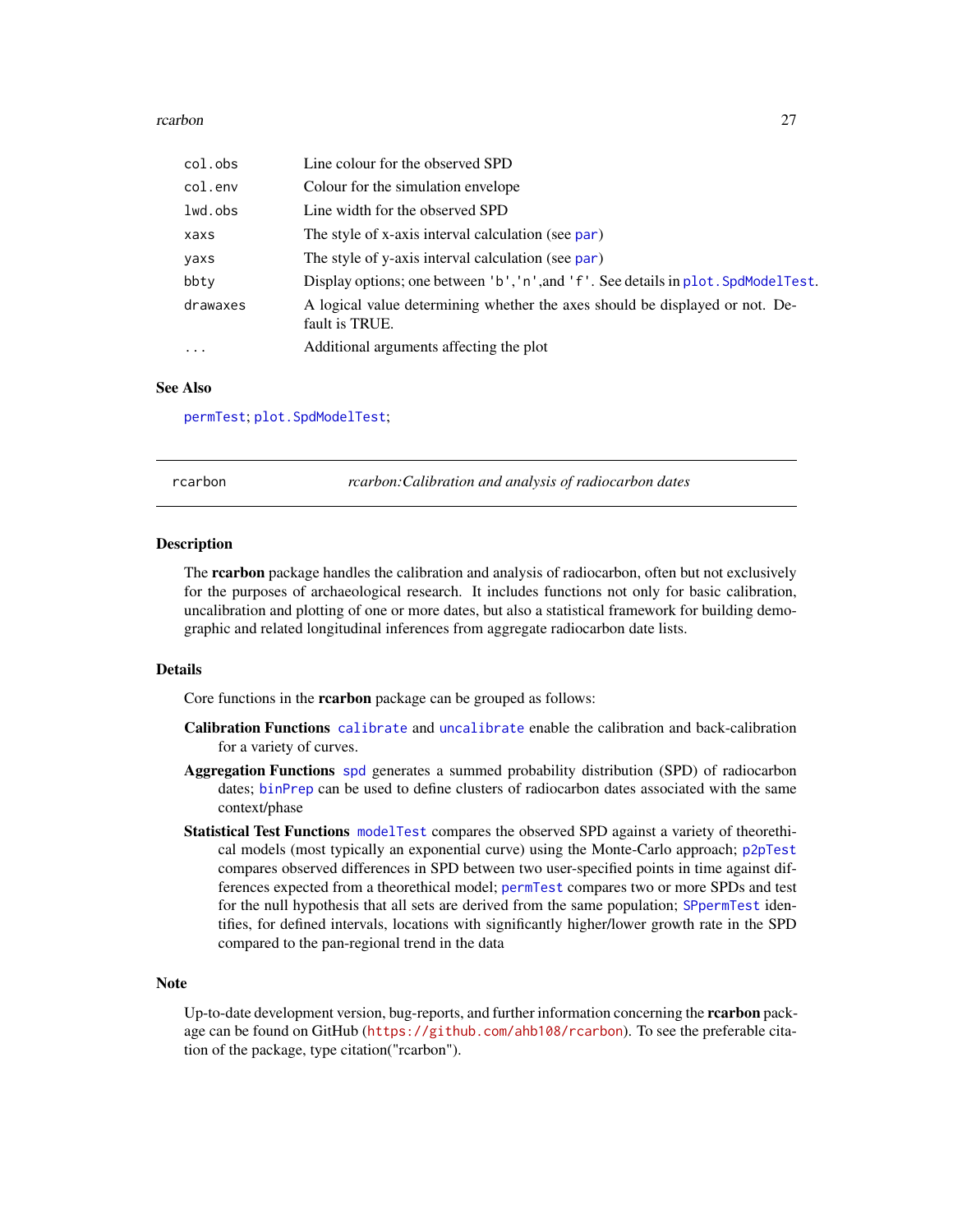## <span id="page-27-0"></span>Author(s)

The rcarbon is developed and maintained by Andrew Bevan and Enrico Crema

#### References

See individual functions for references.

reScale *Rescale a numeric vector to a specified minimum and maximum*

## Description

Rescale a numeric vector to a specified minimum and maximum.

## Usage

 $rescale(x, type = "simple", to = c(0, 1), na.rm = TRUE)$ 

## Arguments

| $\mathsf{x}$ | numeric vector to smooth.                                                                                                                                                         |
|--------------|-----------------------------------------------------------------------------------------------------------------------------------------------------------------------------------|
| type         | what kind of rescaling to perform. Current options are 'simple' (default) and<br>'normal' which produces a z-score and 'custom' for which the 'to' argument<br>must be specified. |
| to           | numeric vector of length 2 specifying the minimum and maximum value to per-<br>form a linear rescale between (default is $0$ and $1$ )                                            |
| na.rm        | Set to TRUE, this removes NAs before rescaling.                                                                                                                                   |

## Value

A numeric vector of rescaled values.

## Examples

reScale(15:200)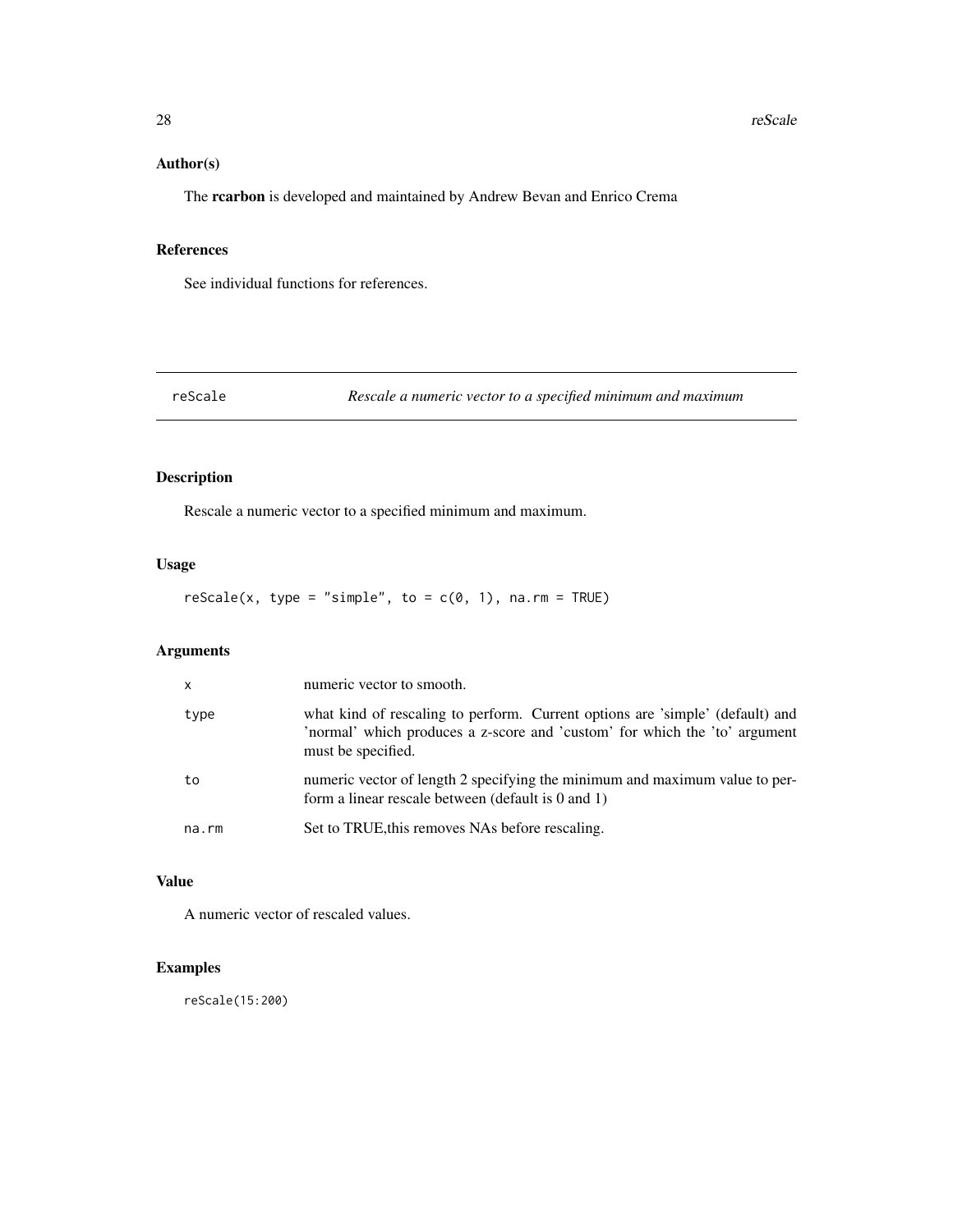<span id="page-28-0"></span>

Calculate a running mean from a numeric vector.

#### Usage

runMean $(x, n, edge = "NA")$ 

## Arguments

| x    | numeric vector to smooth.                                                                                                                       |
|------|-------------------------------------------------------------------------------------------------------------------------------------------------|
| n    | the size of the window in which to smooth.                                                                                                      |
| edge | How to treat edge cases where a full window is unavailable. Current options are<br>'NA' to fill with NAs or 'fill' to fill with original values |

## Value

A numeric vector of smoothed values.

## Examples

```
x <- rnorm(1000)
y \leftarrow c(1:1000)plot(y,x, type="l")
lines(runMean(x,50), col="red")
```
smoothGauss *Smooth a numeric vector using a Gaussian window*

## Description

Smooth a numeric vector using a Gaussian window

## Usage

 $smoothGauss(x, alpha, window = 0.1)$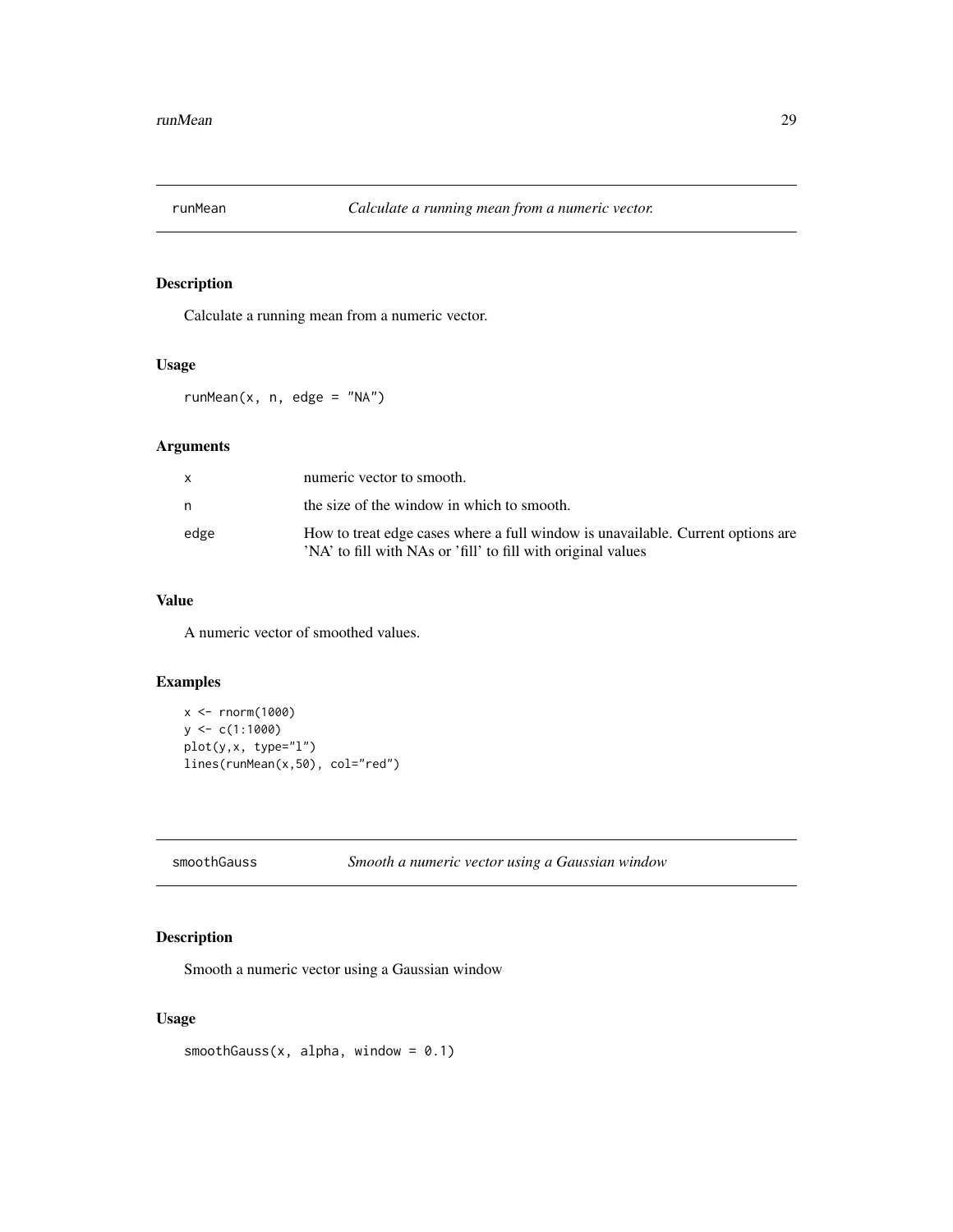## <span id="page-29-0"></span>Arguments

| $\mathsf{x}$ | numeric vector of values to smooth.                                                                                                                                                                                               |
|--------------|-----------------------------------------------------------------------------------------------------------------------------------------------------------------------------------------------------------------------------------|
| alpha        | numeric value controlling the size of the gaussian smoothing window. Propor-<br>tional to the standard deviation of the Gaussian smoothing kernel where $sd=(N-$<br>$1)/(2^*$ alpha) with N being the length of the input vector. |
| window       | a fraction between 0 and 1 representing the proportion of the input vector to<br>include in the moving window.                                                                                                                    |

## References

Adapted from [smth.gaussian](#page-0-0)

## Examples

smoothGauss(runif(200), alpha=5)

<span id="page-29-1"></span>spd *Summed probability distributions (SPD) of radiocarbon dates.*

## Description

The function generates Summed probability distributions (SPD) of radiocarbon dates, with optional binning routine for controlling inter-site or inter-phase variation in sampling intensity.

#### Usage

 $spd(x, timeRange, bins = NA, datenormalised = FALSE,$ spdnormalised = FALSE, runm = NA, verbose = TRUE)

| x             | A CalDates class object containing the calibrated radiocarbon dates.                                                                                                                                                                                                                                                            |
|---------------|---------------------------------------------------------------------------------------------------------------------------------------------------------------------------------------------------------------------------------------------------------------------------------------------------------------------------------|
| timeRange     | A vector of length 2 indicating the start and end date of the analysis in cal BP.                                                                                                                                                                                                                                               |
| bins          | A vector containing the bin names associated with each radiocarbon date. If set<br>to NA, binning is not carried out.                                                                                                                                                                                                           |
|               | datenormalised Controls for calibrated dates with probability mass outside the timerange of<br>analysis. If set to TRUE the total probability mass within the time-span of anal-<br>ysis is normalised to sum to unity. Should be set to FALSE when the parameter<br>normalised in calibrate is set to FALSE. Default is FALSE. |
| spdnormalised | A logical variable indicating whether the total probability mass of the SPD is<br>normalised to sum to unity.                                                                                                                                                                                                                   |
| runm          | A number indicating the window size of the moving average to smooth the SPD.<br>If set to NA no moving average is applied. Default is NA                                                                                                                                                                                        |
| verbose       | A logical variable indicating whether extra information on progress should be<br>reported. Default is TRUE.                                                                                                                                                                                                                     |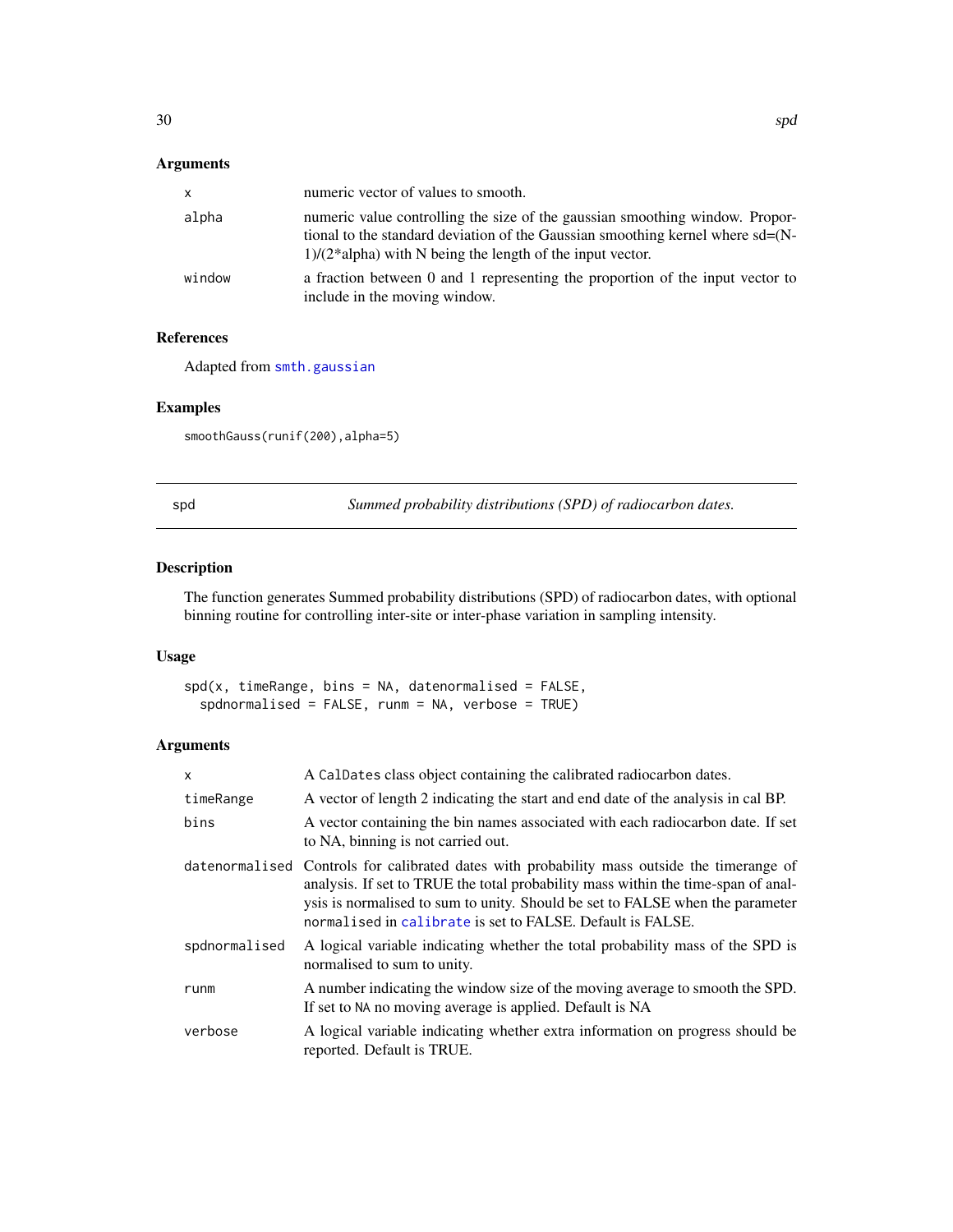#### <span id="page-30-0"></span> $sd2gg$  31

## Details

The binning routine consists of computing summed probability distribution of all dates associated to a given bin, divided by the number of contributing dates. This controls for any striking differences in sampling intensity, and ensures that each site phase is equally contributing to the final SPD (see Timpson et al 2014 for details). Bins can be generated using the [binPrep](#page-5-1), whilst the sensitivity to parameter choice can be explored with the [binsense](#page-6-1) function.

## Value

An object of class CalSPD with the following elements

- metadata A data.frame containing relevant information regarding the parameters used to create the SPD as well as sample size and number of bins
- grid A CalGrid class object containing the summed probability associated to each calendar year between timeRange[1] and timeRange[2]

#### References

Timpson, A., et al, (2014). Reconstructing regional population fluctuations in the European Neolithic using radiocarbon dates: a new case-study using an improved method. Journal of Archaeological Science 52: 549-557. DOI:10.1016/j.jas.2014.08.011

## See Also

[calibrate](#page-7-1) for calibrating radiocarbon dates; [binPrep](#page-5-1) for preparing bins.

<span id="page-30-1"></span>

| spd2gg | Compute geometric growth rates from SPDs |  |
|--------|------------------------------------------|--|
|--------|------------------------------------------|--|

## **Description**

Function for computing the geometric growth rates between abutting user-defined time-blocks.

#### Usage

spd2gg(spd, breaks)

## Arguments

| spd    | Summed Probability Distribution obtained using the spd function. |
|--------|------------------------------------------------------------------|
| breaks | A vector giving the breakpoints between the time-blocks.         |

## Details

The function computes the growth rate between abutting phases as  $(X_t/X_{t+1})^{(1/d)} - 1$ , where  $X_t$  is the summed probability of radiocarbon dates in the block  $t$ , and  $d$  is the duration of the time-blocks.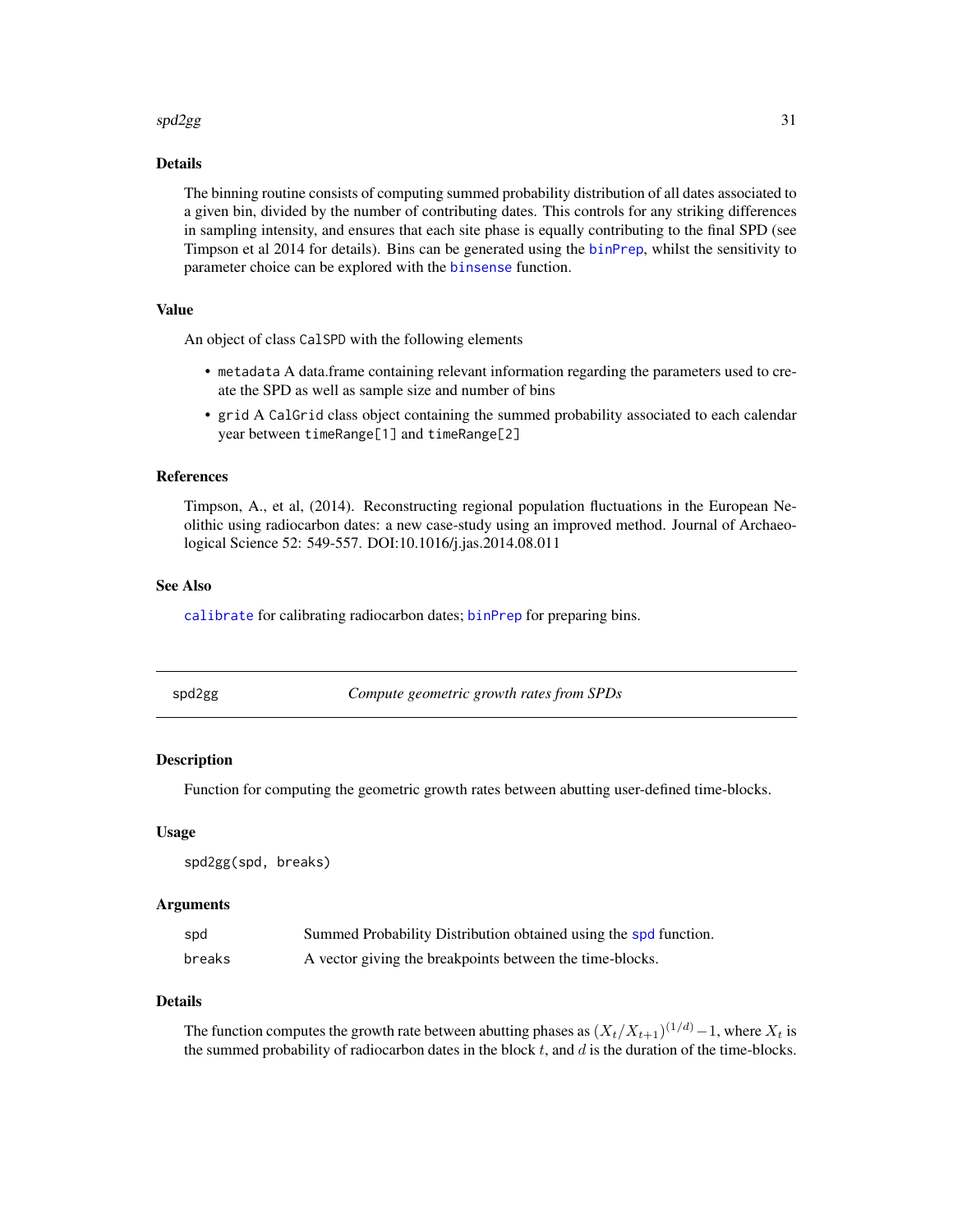## Value

An object of class spdGG containing the total summed probability for each time-block and the geometric growth rate between abutting blocks.

## Examples

```
## Not run:
data(emedyd)
caldates <- calibrate(x=emedyd$CRA, errors=emedyd$Error, normalised=FALSE, calMatrix=TRUE)
bins <- binPrep(sites=emedyd$SiteName, ages=emedyd$CRA, h=50)
emedyd.spd <- spd(caldates,bins,timeRange=c(16000,9000))
emedyd.gg <- spd2gg(emedyd.spd,breaks=seq(16000,9000,-1000))
plot(emedyd.gg)
## End(Not run)
```
<span id="page-31-1"></span>SPpermTest *Spatial Permutation Test of summed probability distributions.*

#### Description

This function carries out local spatial permutation tests of summed radiocarbon probability distributions in order to detect local deviations in growth rates (Crema et al 2017).

#### Usage

```
SPpermTest(calDates, timeRange, bins, locations, breaks, spatialweights,
 nsim = 1000, runm = NA, permute = "locations", ncores = 1,
  datenormalised = FALSE, verbose = TRUE, raw = FALSE)
```

| calDates  | A CalDates class object.                                                                                                                                                                                                                                                                                                                                  |
|-----------|-----------------------------------------------------------------------------------------------------------------------------------------------------------------------------------------------------------------------------------------------------------------------------------------------------------------------------------------------------------|
| timeRange | A vector of length 2 indicating the start and end date of the analysis in cal BP                                                                                                                                                                                                                                                                          |
| bins      | A vector indicating which bin each radiocarbon date is assigned to. Must have<br>the same length as the number of radiocarbon dates. Can be created using<br>the binPrep) function. Bin names should follow the format "x_y", where x<br>refers to a unique location (e.g. a site) and y is a integer value (e.g. "S023_1",<br>"S023 2", "S034 1", etc.). |
| locations | A SpatialPoints or a SpatialPointsDataFrame class object. Rownames of<br>each point should much the first part of the bin names supplied (e.g. "S023", "S034")                                                                                                                                                                                            |
| breaks    | A vector of break points for defining the temporal slices.                                                                                                                                                                                                                                                                                                |
|           | spatialweights A spatialweights class object defining the spatial weights between the loca-<br>tions (cf. spweights)                                                                                                                                                                                                                                      |
| nsim      | The total number of simulations. Default is 1000.                                                                                                                                                                                                                                                                                                         |

<span id="page-31-0"></span>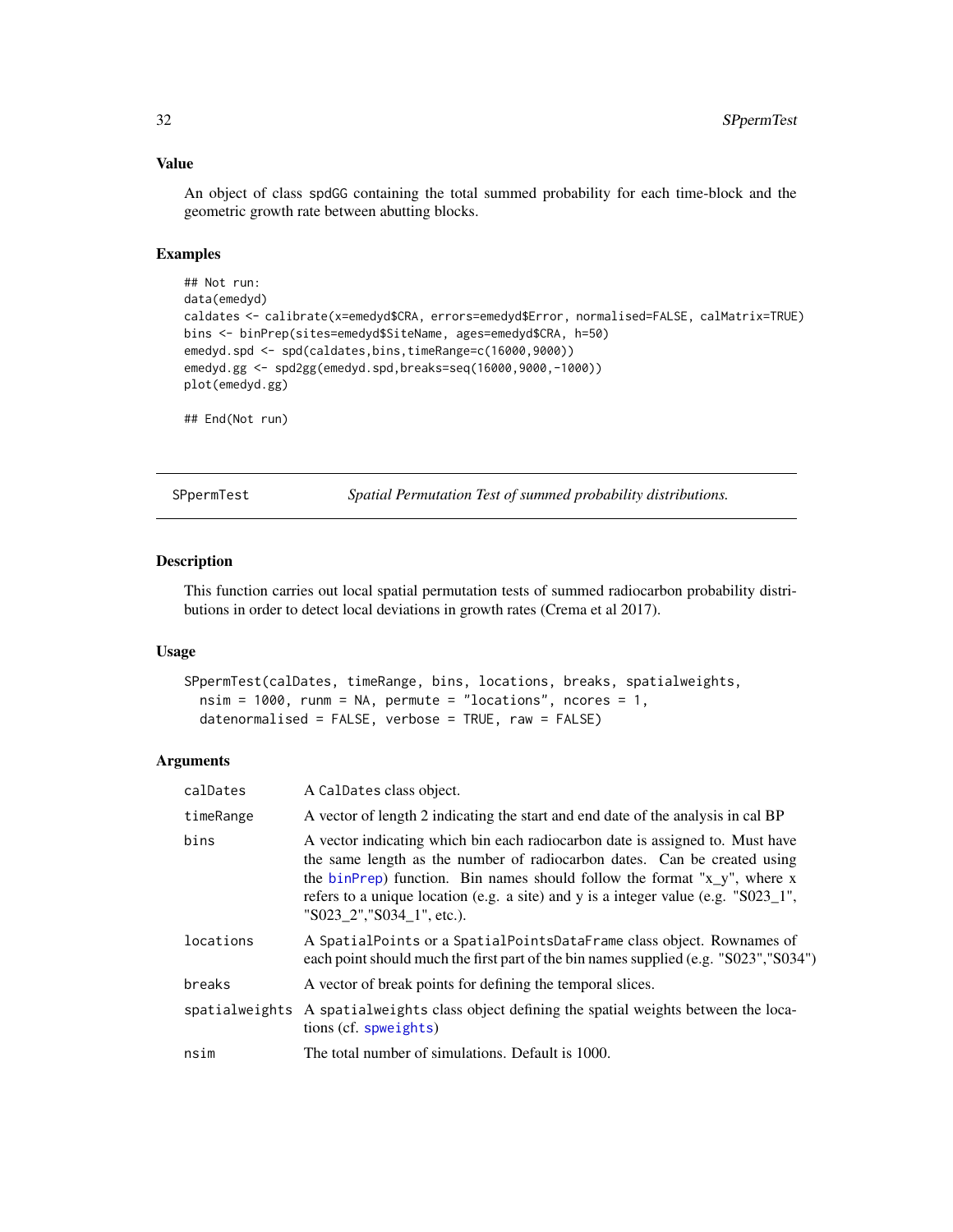### <span id="page-32-0"></span>SPpermTest 33

| runm    | The window size of the moving window average. Must be set to NA if the rates<br>of change are calculated from the raw SPDs.                    |
|---------|------------------------------------------------------------------------------------------------------------------------------------------------|
| permute | Indicates whether the permutations should be based on the "bins" or the "locations".<br>Default is "locations".                                |
| ncores  | Number of cores used for for parallel execution. Default is 1.                                                                                 |
|         | date normal ised A logical variable indicating whether the probability mass of each date within<br>time Range is equal to 1. Default is FALSE. |
| verbose | A logical variable indicating whether extra information on progress should be<br>reported. Default is TRUE.                                    |
| raw     | A logical variable indicating whether permuted sets of geometric growth rates<br>for each location should be returned. Default is FALSE.       |

## Details

The function consists of the following seven steps: 1) for each location (e.g. a site) generate a local SPD of radiocarbon dates, weighting the contribution of dates from neighbouring sites using a weight scheme provided by the spatialweights class object; 2) define temporal slices (using breaks as break values), then compute the total probability mass within each slice; 3) compute the rate of change between abutting temporal slices by using the formula:  $(SPD_t/SPD_{t+1}^{1/\Delta t} - 1)$ ; 4) randomise the location of individual bins or the entire sequence of bins associated with a given location and carry out steps 1 to 3; 5) repeat step 4 nsim times and generate, for each location, a distribution of growth rates under the null hypothesis (i.e. spatial independence); 6) compare, for each location, the observed growth rate with the distribution under the null hypothesis and compute the p-values; and 7) compute the false-discovery rate for each location.

## Value

A spatialTest class object

## References

Crema, E.R., Bevan, A., Shennan, S. (2017). Spatio-temporal approaches to archaeological radiocarbon dates. Journal of Archaeological Science, 87, 1-9.

#### See Also

[permTest](#page-17-1) for a non-spatial permutation test; [plot.spatialTest](#page-22-1) for plotting; [spweights](#page-33-1) for computing spatial weights; [spd2gg](#page-30-1) for computing geometric growth rates.

#### Examples

```
## Reproduce Crema et al 2017 ##
## Not run:
data(euroevol) #load data
## Subset only for 8000 to 5000 Cal BP (c7200-4200 C14BP)
edge=800
timeRange=c(8000,5000)
euroevol2=subset(euroevol,C14Age<=c(timeRange[1]-edge)&C14Age>=c(timeRange[2]-edge))
```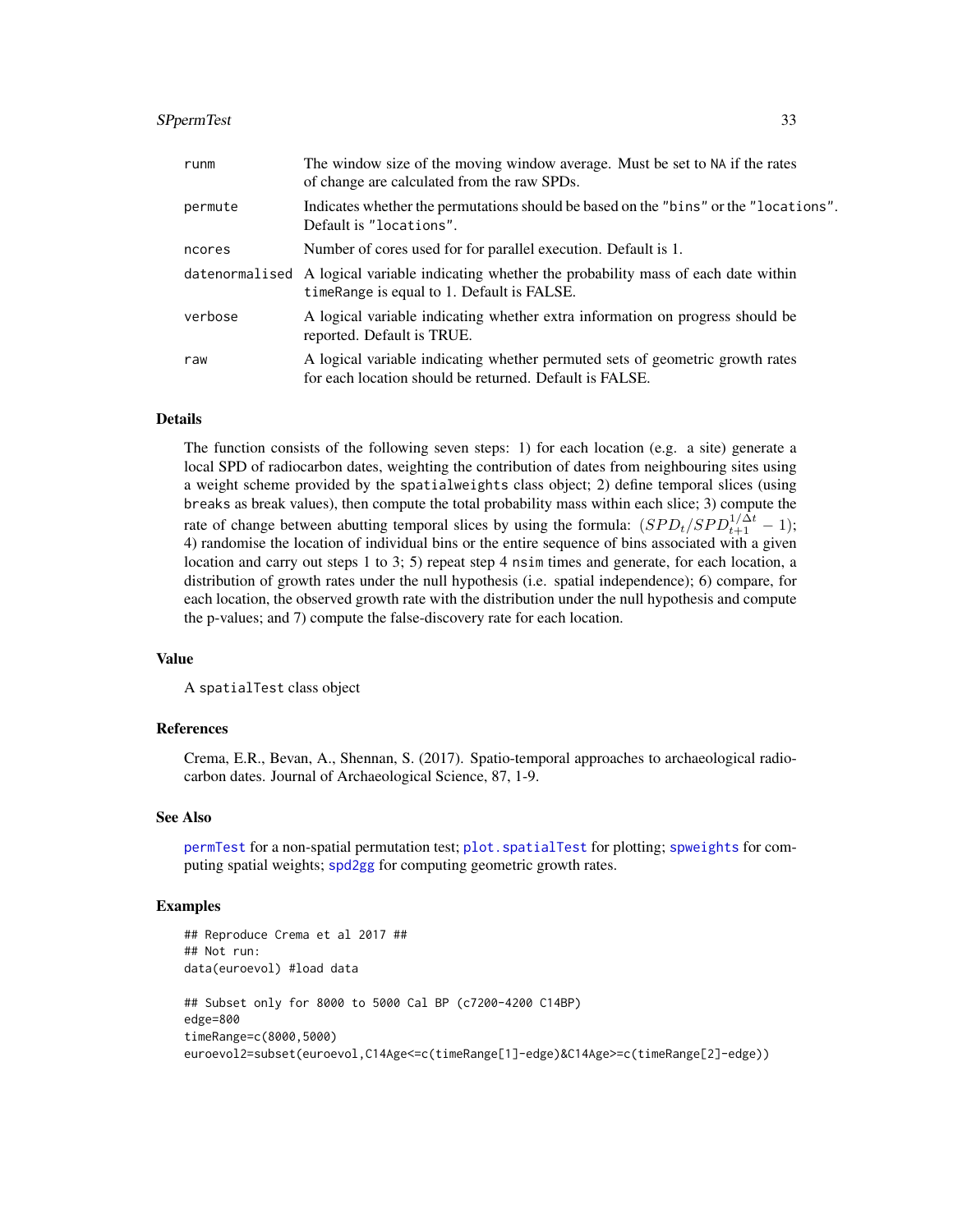```
## define chronological breaks
breaks=seq(8000,5000,-500)
## Create a SpatialPoints class object
library(sp)
sites = unique(data.frame(SiteID=euroevol2$SiteID,
Longitude=euroevol2$Longitude,Latitude=euroevol2$Latitude))
locations=data.frame(Longitude=sites$Longitude,Latitude=sites$Latitude)
rownames(locations)=sites$SiteID
coordinates(locations)<-c("Longitude","Latitude")
proj4string(locations)<- CRS("+proj=longlat +datum=WGS84")
## Compute Distance and Spatial Weights
distSamples=spDists(locations,locations,longlat = TRUE)
spatialweights=spweights(distSamples,h=100) #using a kernal bandwidth of 100km
## Calibration and binning
bins=binPrep(sites=euroevol2$SiteID,ages=euroevol2$C14Age,h=200)
calDates=calibrate(x=euroevol2$C14Age,errors=euroevol2$C14SD,
timeRange=timeRange,normalised=FALSE)
## Main Analysis (over 2 cores; requires doParallel package)
## NOTE: the number of simulations should be ideally larger
## to ensure a better resolution of the p/q-values.
res.locations=SPpermTest(calDates,timeRange=timeRange,bins=bins,locations=locations,
spatialweights=spatialweights,breaks=breaks,ncores=2,nsim=100,
permute="locations",datenormalised=FALSE)
## Plot results
library(rworldmap)
base=getMap(resolution="low") #optionally add base map
#retrieve coordinate limits#
xrange=bbox(res.locations$locations)[1,]
yrange=bbox(res.locations$locations)[2,]
par(mfrow=c(2,2))
par(mar=c(0.1,0.1,0,0.5))
plot(base,col="antiquewhite3",border="antiquewhite3",xlim=xrange,ylim=yrange)
plot(res.locations,index=4,add=TRUE,option="raw",breakRange=c(-0.005,0.005))
plot(res.locations,option="rawlegend",breakRange=c(-0.005,0.005),rd=3)
par(mar=c(0.1,0.1,0,0.5))
plot(base,col="antiquewhite3",border="antiquewhite3",xlim=xrange,ylim=yrange)
plot(res.locations,index=4,add=TRUE,option="test")
plot(res.locations,option="testlegend")
## End(Not run)
```
<span id="page-33-1"></span>spweights *Compute weights from distance matrix*

<span id="page-33-0"></span>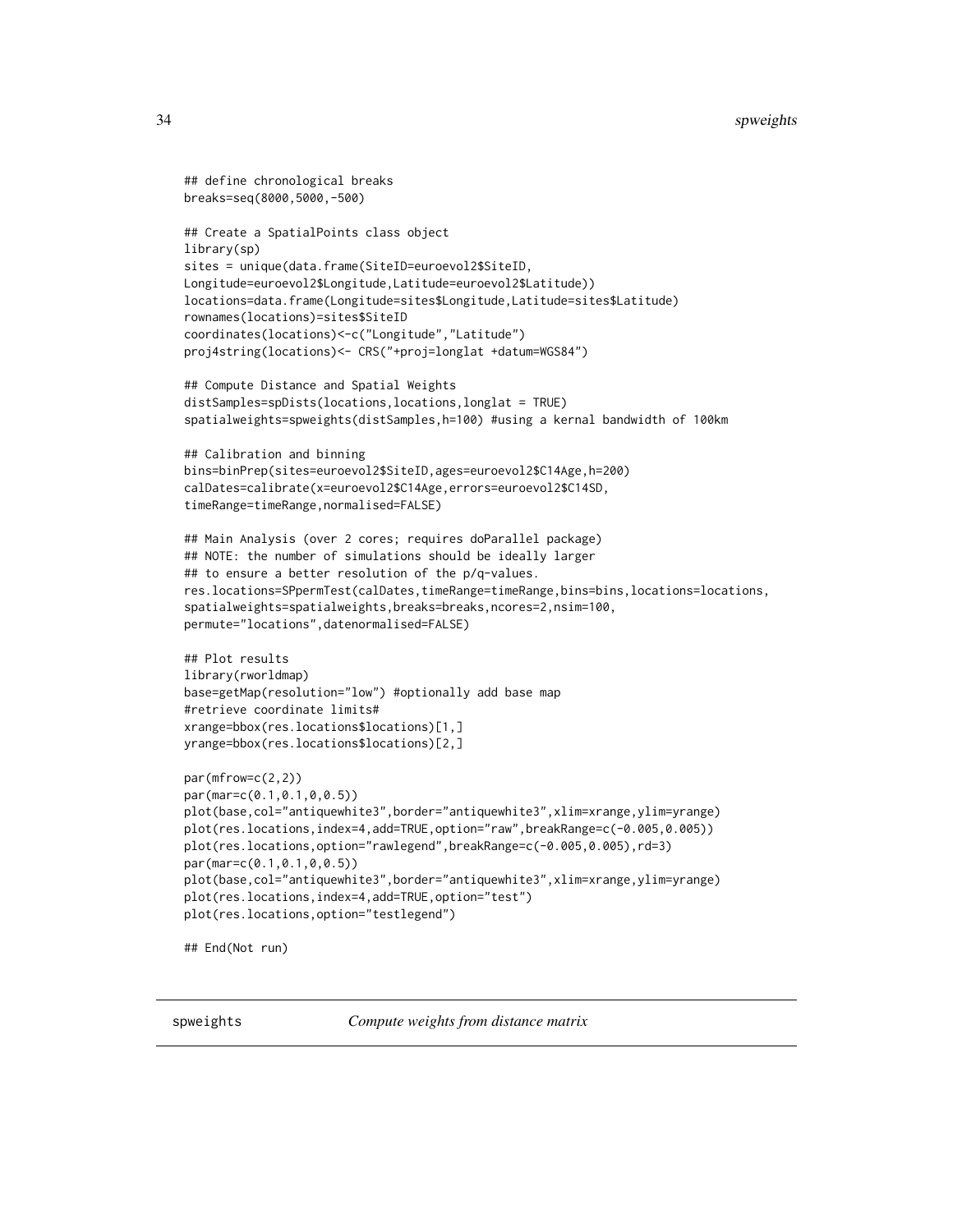## <span id="page-34-0"></span>summary.CalDates 35

#### Description

Function for computing a matrix of gaussian or fixed weights from distance matrix

#### Usage

```
spweights(distmat, h = NULL, kernel = "gaussian")
```
## Arguments

| distmat | a symmetric matrix of inter-site distances (in km).                                               |
|---------|---------------------------------------------------------------------------------------------------|
| h.      | parameter of the Gaussian distance decay function.                                                |
| kernel  | indicates the type of weighting function, either 'fixed' or 'gaussian'. Default is<br>'gaussian'. |

## Details

This function generates a weight matrix (required for the [SPpermTest](#page-31-1)) function. When kernel=="fixed", the weight  $w_{ij}$  between site i and j is equal to 1 when their interdistance  $d_{ij}$  is below h, and equal to 0 when  $d_{ij} > h$ . When kernel=="gaussian", the weight is calculated with formula exp( $d_{ij}^2/h^2$ .

#### Value

An object of class spatialweights

#### Examples

```
lon <- c(11.3426,0.1278,0.1218)
lat <- c(44.4949,51.5074,52.2053)
library(sp)
d <- spDists(x=cbind(lon,lat),y=cbind(lon,lat))
spweights(d,h=100)
spweights(d,h=100,kernel="fixed")
```
summary.CalDates *Summarise a* CalDates *class object*

#### Description

Returns summary statistics of calibrated dates.

## Usage

```
## S3 method for class 'CalDates'
summary(object, prob = NA, calendar = "BP", ...)
```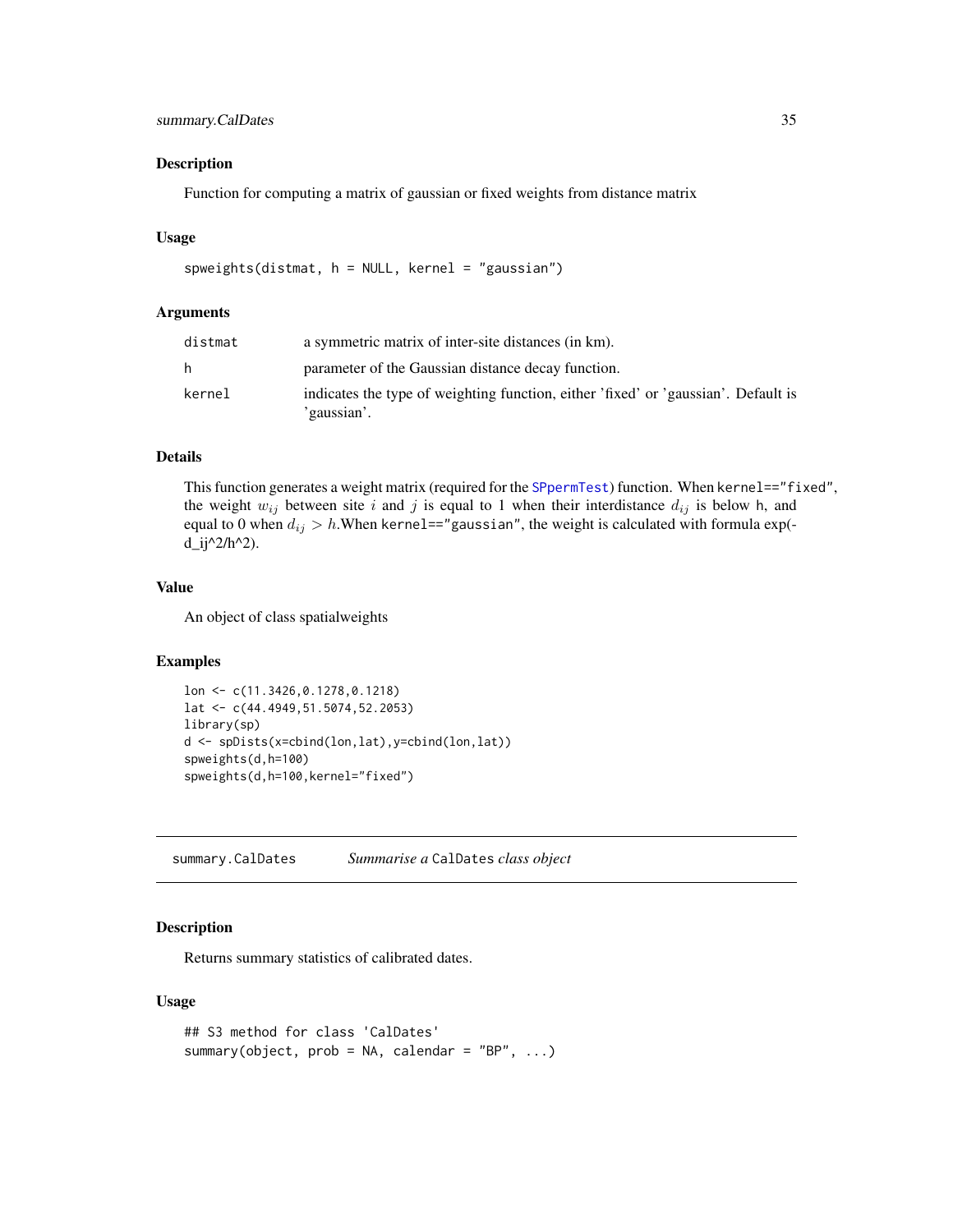#### <span id="page-35-0"></span>Arguments

| object    | A CalDates class object.                                                                                                                   |
|-----------|--------------------------------------------------------------------------------------------------------------------------------------------|
| prob      | A vector containing probabilities for the higher posterior density interval. De-<br>fault is $c(0.683, 0.954)$ , i.e. 1 and 2-Sigma range. |
| calendar  | Whether the summary statistics should be computed in cal BP ("BP") or in<br>BCAD ("BCAD").                                                 |
| $\ddotsc$ | further arguments passed to or from other methods.                                                                                         |

## Value

A data.frame class object containing the ID of each date, along with the median date and one and two sigma (or a user specified probability) higher posterior density ranges.

summary.SpdModelTest *Summarise a* SpdModelTest *class object*

## Description

summary method for class "SpdModelTest"

#### Usage

```
## S3 method for class 'SpdModelTest'
summary(object, ...)
```
#### Arguments

| obiect   | A SpdModelTest class object produced using the link{modelTest} function. |
|----------|--------------------------------------------------------------------------|
| $\cdots$ | Ignored                                                                  |

## Details

The summary function returns metadata (number of radiocarbon dates, bins, and simulations), the p-value of the global signficance test, and the chronological interval of local positive and negative deviations from the simulation envelope.

## See Also

[modelTest](#page-13-1).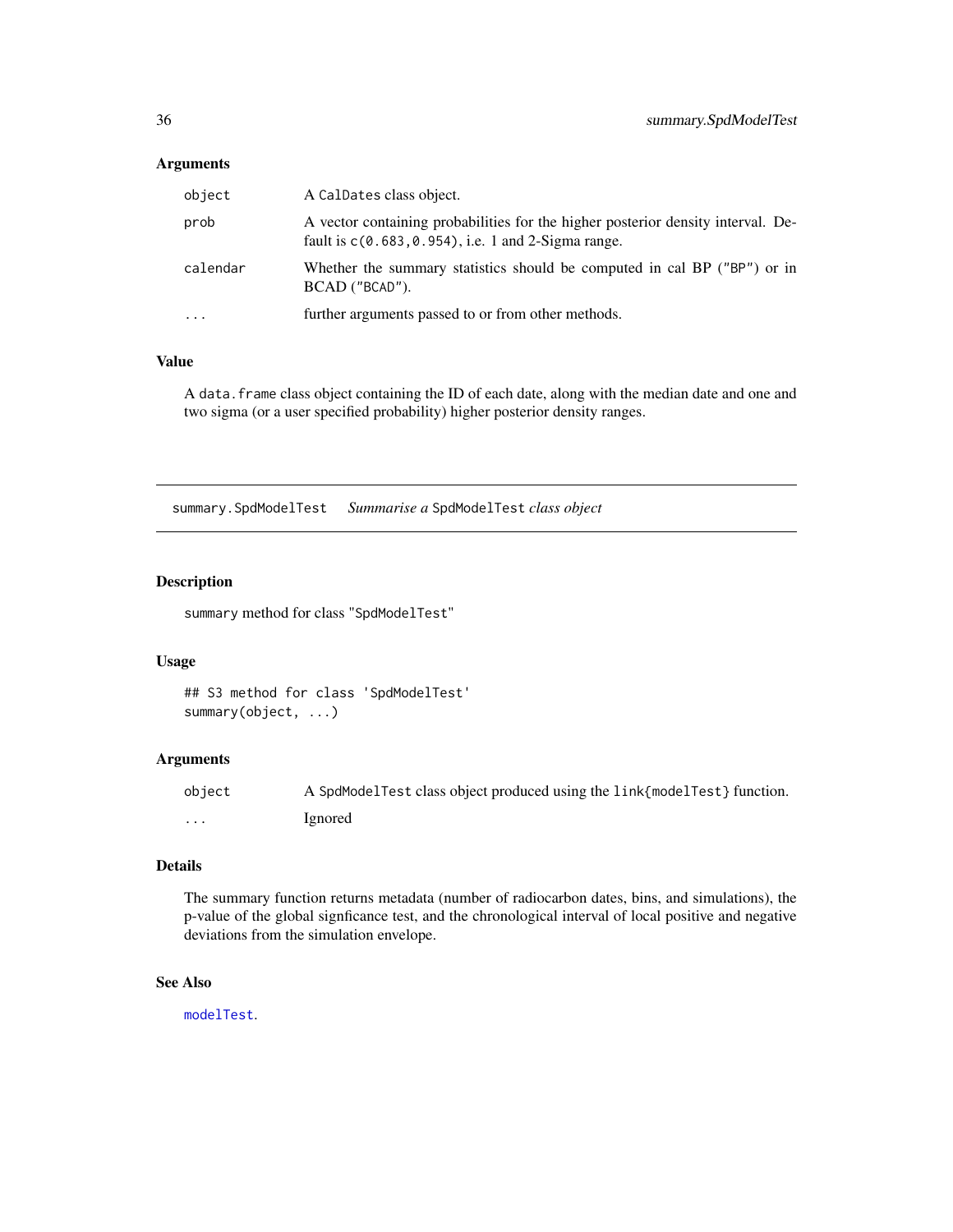<span id="page-36-0"></span>summary.SpdPermTest *Summarise a* SpdPermTest *class object*

## Description

summary method for class "SpdPermTest"

## Usage

```
## S3 method for class 'SpdPermTest'
summary(object, ...)
```
#### Arguments

| object | A SpdPermTest class object produced using the link{permTest} function. |
|--------|------------------------------------------------------------------------|
| .      | Ignored                                                                |

#### Details

The summary function returns metadata (number of radiocarbon dates, bins, and simulations), the p-value of the global signficance test, and the chronological interval of local positive and negative deviations from the simulation envelope for each set.

## See Also

[permTest](#page-17-1).

<span id="page-36-1"></span>

| uncalibrate | Uncalibrate (back-calibrate) a calibrated radiocarbon date (or |  |  |
|-------------|----------------------------------------------------------------|--|--|
|             | summed probability distribution).                              |  |  |

#### Description

Function for uncalibrating one or more radiocarbon dates.

## Usage

```
uncalibrate(x, ...)
## Default S3 method:
uncalibrate(x, CRAerrors = 0, roundyear = TRUE,calCurves = "intcal13", \ldots)
## S3 method for class 'CalGrid'
uncalibrate(x, calCurves = "intcal13", eps = 1e-05,
  compact = TRUE, verbose = TRUE, ...)
```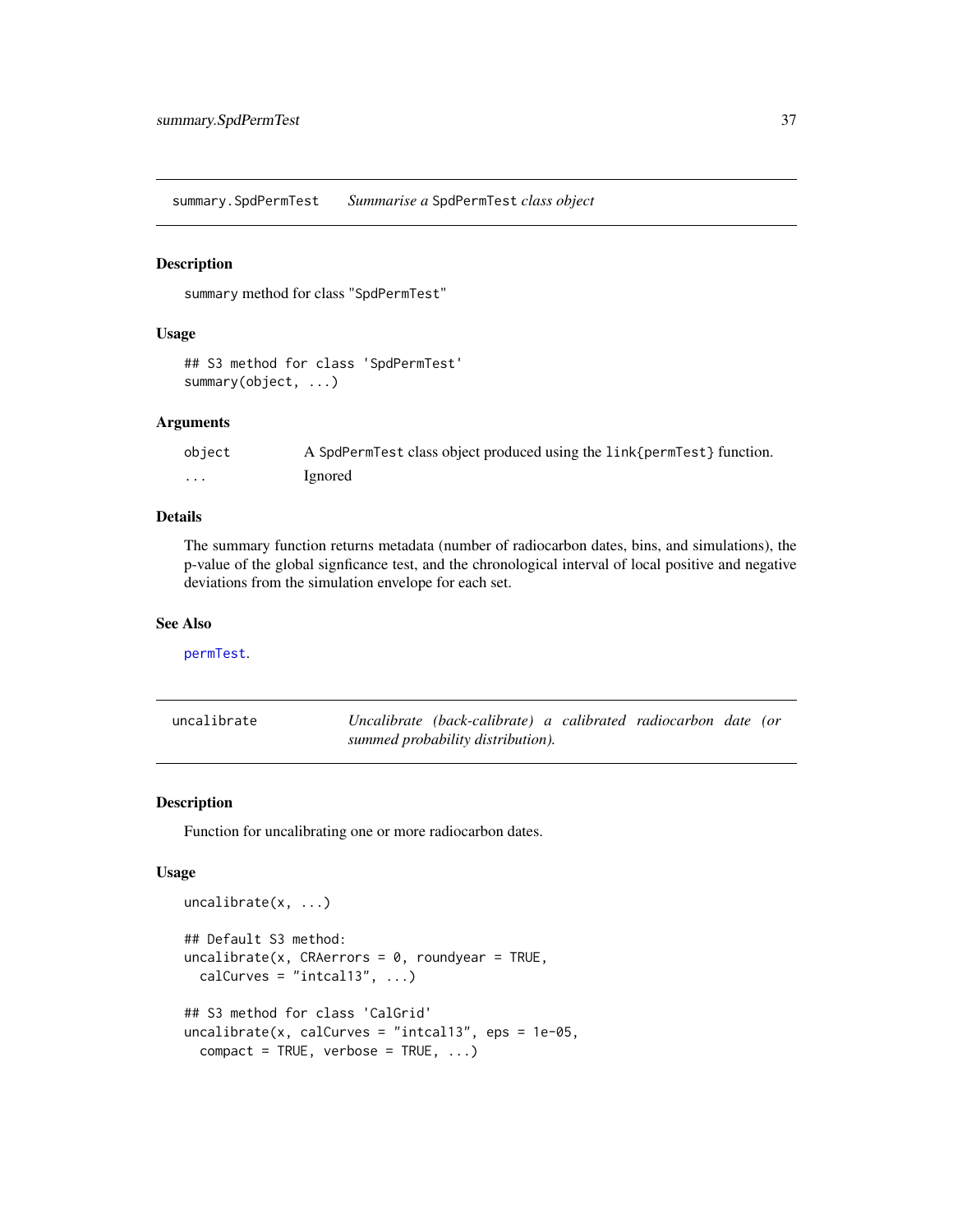## Arguments

| $\mathsf{x}$ | Either a vector of uncalibrated radiocarbon ages or an object of class CalGrid.                                                                                                                                                                                                                                                                                                              |
|--------------|----------------------------------------------------------------------------------------------------------------------------------------------------------------------------------------------------------------------------------------------------------------------------------------------------------------------------------------------------------------------------------------------|
| $\ddots$     | ignored                                                                                                                                                                                                                                                                                                                                                                                      |
| CRAerrors    | A vector of standard deviations corresponding to each estimated radiocarbon<br>age (ignored if x is a CalGrid object).                                                                                                                                                                                                                                                                       |
| roundyear    | An optional vector of IDs for each date (ignored if x is a CalGrid object).                                                                                                                                                                                                                                                                                                                  |
| calCurves    | A string naming a calibration curve already provided with the rearbon package<br>(currently 'inteal13','inteal13nhpine16','sheal13',"sheal13shkauri16', and 'ma-<br>rine13' are possible) or a custom curve provided as matrix/data.frame in three<br>columns ("CALBP","C14BP","Error"). The default is the 'intcal13' curve and<br>only one curve can currently be specified for all dates. |
| eps          | Cut-off value for density calculation (for CalGrid objects only).                                                                                                                                                                                                                                                                                                                            |
| compact      | A logical variable indicating whether only uncalibrated ages with non-zero prob-<br>abilities should be returned (for CalGrid objects only).                                                                                                                                                                                                                                                 |
| verbose      | A logical variable indicating whether extra information on progress should be<br>reported (for CalGrid objects only).                                                                                                                                                                                                                                                                        |

## Details

This function takes one or more calibrated calendars and looks-up the corresponding uncalibrated age, error of the stated calibration curve at that point. It also provides a randomised estimate of the uncalibrate age based on the curve error (and optionally also a hypothetical measurement error.

#### Value

A data.frame with specifying the original data, the uncalibrated age without the calibration curve error (ccCRA), the calibration curve error at this point in the curve (ccError), a randomised uncalibrated age (rCRA) given both the stated ccError and any further hypothesised instrumental error provided by the CRAerrors argument (rError).

## Examples

```
# Uncalibrate two calendar dates
uncalibrate(c(3050,2950))
```